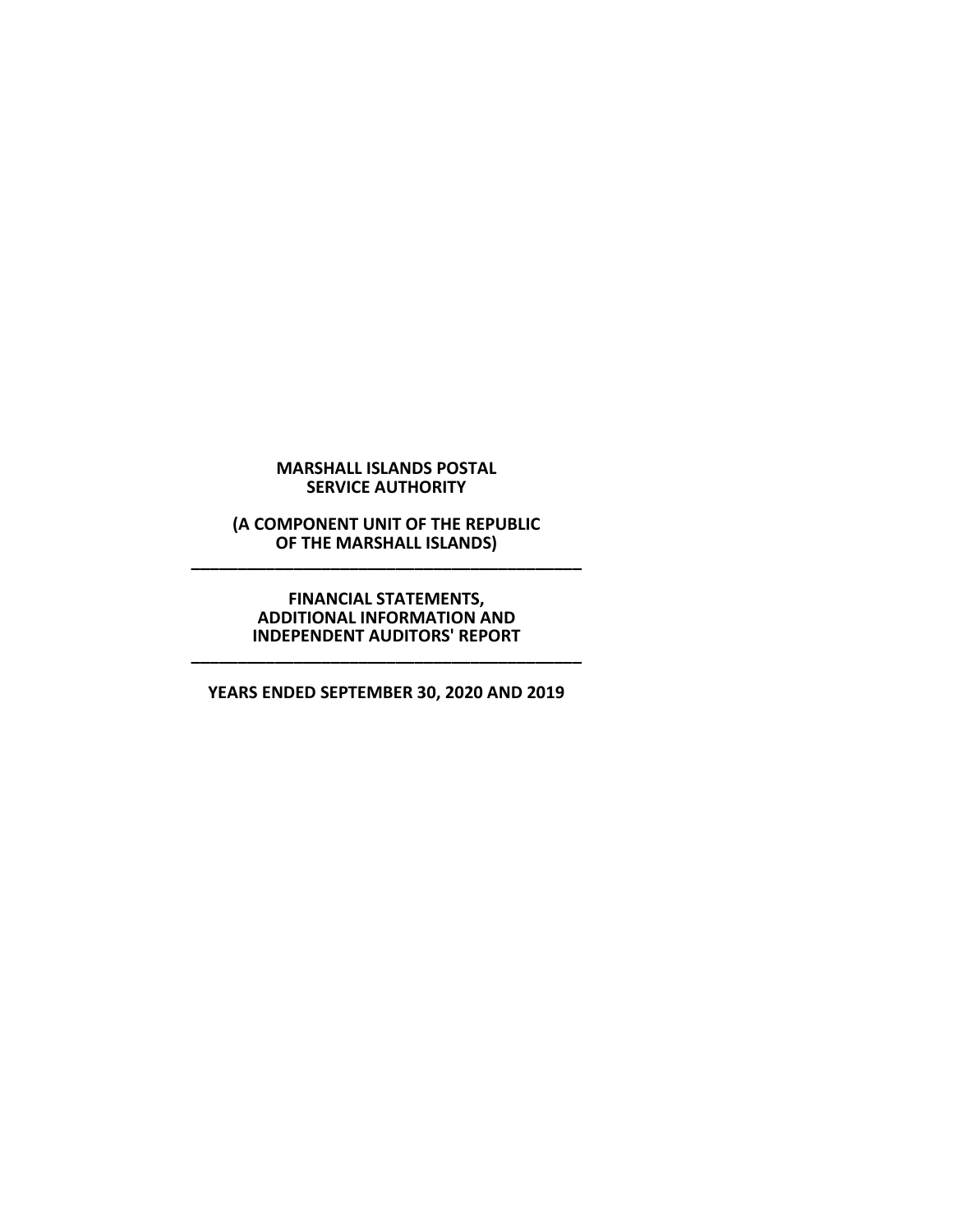# **MARSHALL ISLANDS POSTAL SERVICE AUTHORITY (A COMPONENT UNIT OF THE REPUBLIC OF THE MARSHALL ISLANDS)**

# Years Ended September 30, 2020 and 2019 Table of Contents

|      |                                                                                                                                                                                            | Page No. |
|------|--------------------------------------------------------------------------------------------------------------------------------------------------------------------------------------------|----------|
| Ι.   | Independent Auditors' Report                                                                                                                                                               | 1        |
| II.  | Management's Discussion and Analysis                                                                                                                                                       | 3        |
| III. | <b>Financial Statements:</b>                                                                                                                                                               |          |
|      | <b>Statements of Net Position</b>                                                                                                                                                          | 8        |
|      | Statements of Revenues, Expenses and Changes in Net Position                                                                                                                               | 9        |
|      | <b>Statements of Cash Flows</b>                                                                                                                                                            | 10       |
|      | Notes to Financial Statements                                                                                                                                                              | 11       |
| IV.  | Other Supplementary Information:                                                                                                                                                           |          |
|      | Combining Schedule of Operating Income (Loss) by Station                                                                                                                                   | 21       |
| V.   | Independent Auditors' Report on Compliance with Laws and Regulations:                                                                                                                      |          |
|      | Independent Auditors' Report on Internal Control Over Financial<br>Reporting and on Compliance and Other Matters Based on an<br>Audit of Financial Statements Performed in Accordance With |          |
|      | <b>Government Auditing Standards</b>                                                                                                                                                       | 22       |
|      | Unresolved Prior Year Findings                                                                                                                                                             | 24       |
|      |                                                                                                                                                                                            |          |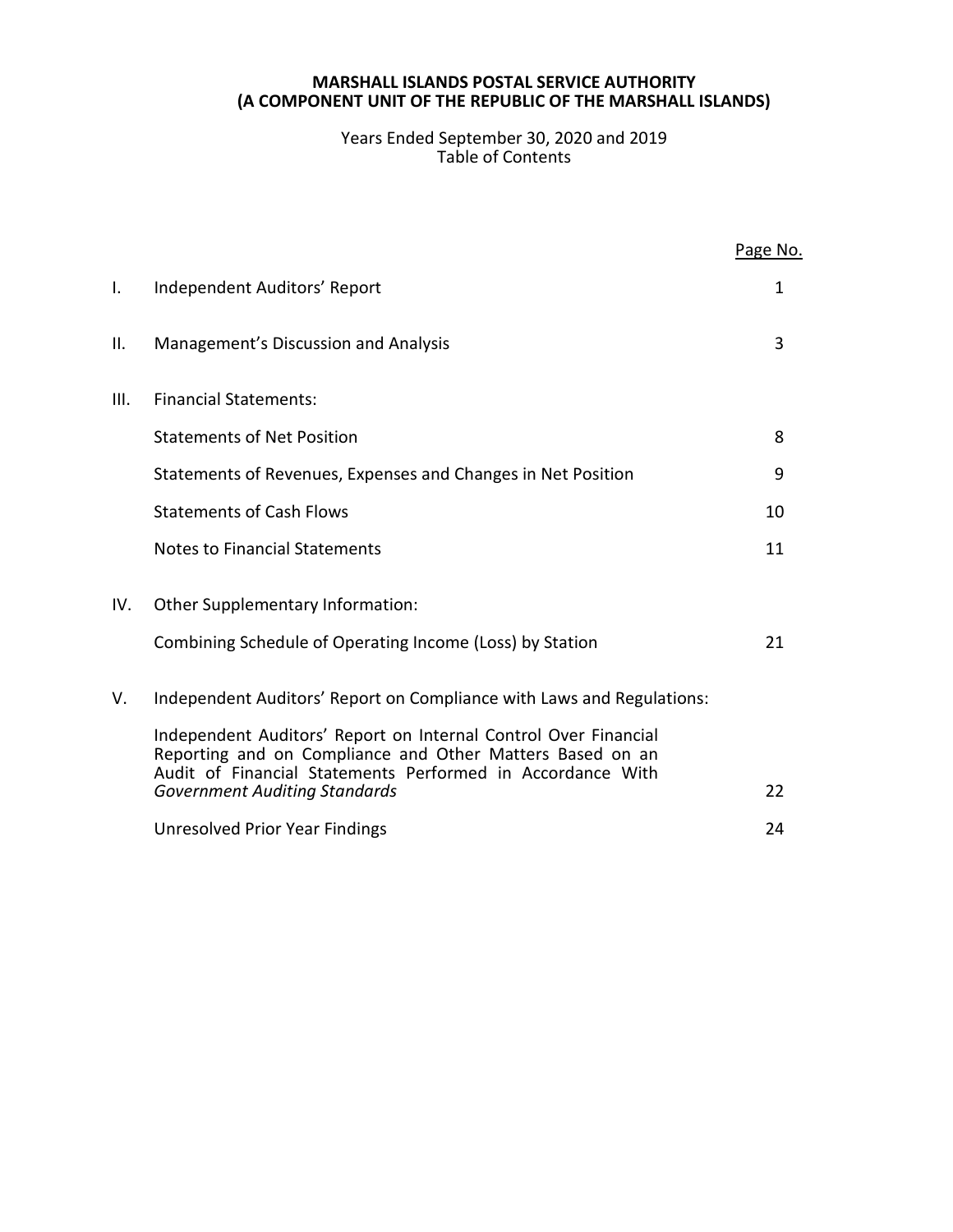# **Deloitte.**

Deloitte & Touche LLP 361 South Marine Corps Drive Tamuning, GU 96913-3973 USA

Tel: +1 (671) 646-3884 Fax: +1 (671) 649-4265

www.deloitte.com

# **INDEPENDENT AUDITORS' REPORT**

Board of Directors Marshall Islands Postal Service Authority:

# **Report on the Financial Statements**

We have audited the accompanying financial statements of the Marshall Islands Postal Service Authority (the Authority), a component unit of the Republic of the Marshall Islands, which comprise the statements of net position as of September 30, 2020 and 2019, and the related statements of revenues, expenses and changes in net position and of cash flows for the years then ended, and the related notes to the financial statements.

# *Management's Responsibility for the Financial Statements*

Management is responsible for the preparation and fair presentation of these financial statements in accordance with accounting principles generally accepted in the United States of America; this includes the design, implementation, and maintenance of internal control relevant to the preparation and fair presentation of financial statements that are free from material misstatement, whether due to fraud or error.

# *Auditors' Responsibility*

Our responsibility is to express an opinion on these financial statements based on our audits. We conducted our audits in accordance with auditing standards generally accepted in the United States of America and the standards applicable to financial audits contained in *Government Auditing Standards,* issued by the Comptroller General of the United States. Those standards require that we plan and perform the audit to obtain reasonable assurance about whether the financial statements are free from material misstatement.

An audit involves performing procedures to obtain audit evidence about the amounts and disclosures in the financial statements. The procedures selected depend on the auditor's judgment, including the assessment of the risks of material misstatement of the financial statements, whether due to fraud or error. In making those risk assessments, the auditor considers internal control relevant to the entity's preparation and fair presentation of the financial statements in order to design audit procedures that are appropriate in the circumstances, but not for the purpose of expressing an opinion on the effectiveness of the entity's internal control. Accordingly, we express no such opinion. An audit also includes evaluating the appropriateness of accounting policies used and the reasonableness of significant accounting estimates made by management, as well as evaluating the overall presentation of the financial statements.

We believe that the audit evidence we have obtained is sufficient and appropriate to provide a basis for our audit opinion.

# *Opinion*

In our opinion, the financial statements referred to above present fairly, in all material respects, the financial position of the Authority as of September 30, 2020 and 2019, and the changes in its financial position and its cash flows for the years then ended in accordance with accounting principles generally accepted in the United States of America.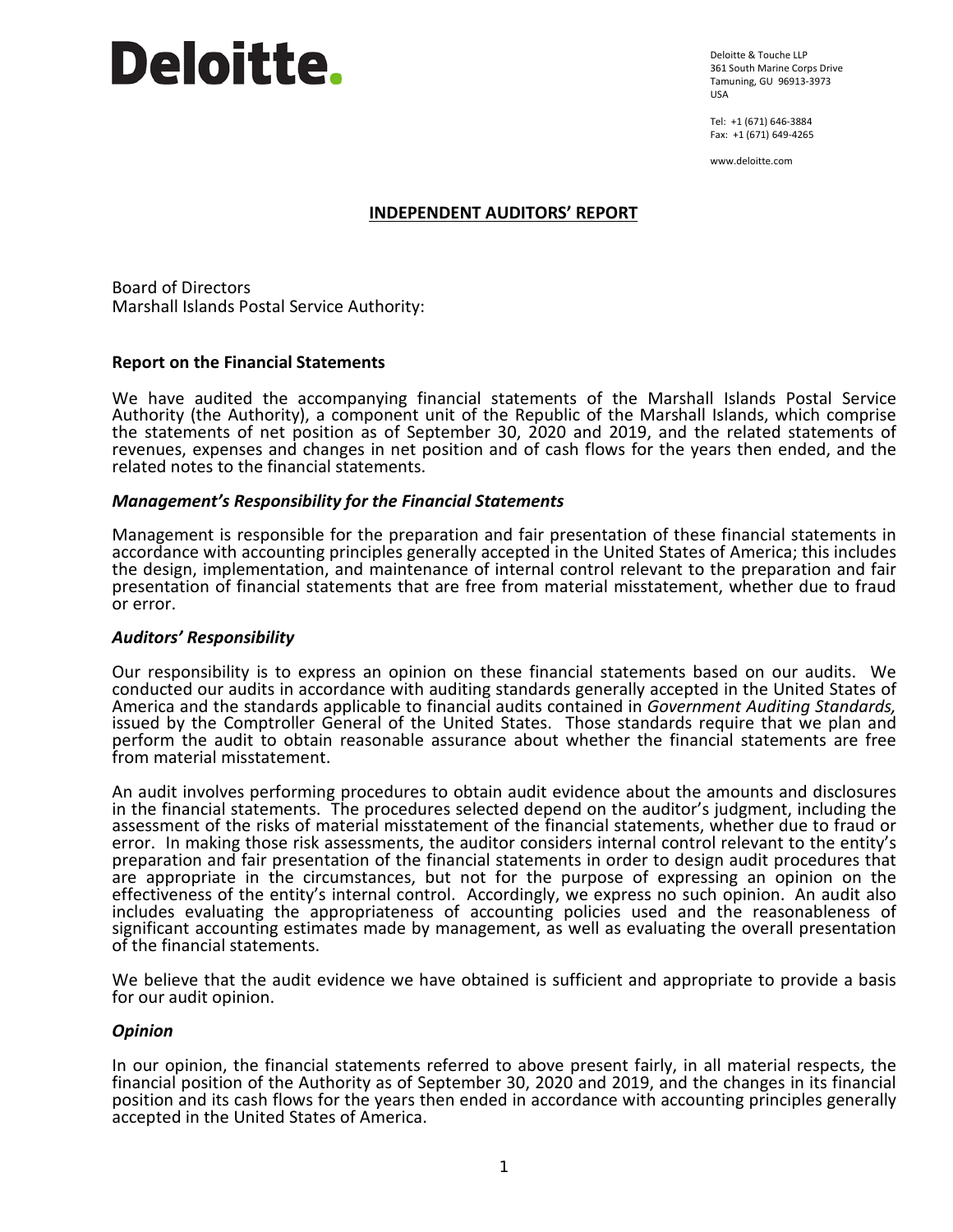

# *Emphasis of Matter*

*COVID-19*

As discussed in Note 9 to the financial statements, the Authority has determined that the COVID-19 pandemic may negatively impact its business, results of operations and net position and the Authority is unable to reasonably estimate its ultimate financial impact. The Authority may become dependent upon the financial support of RepMar as a result of the pandemic; however, the effect on RepMar of the pandemic is also uncertain, which may impact the ability to provide financial support to the Authority. Our opinion is not modified with respect to this matter.

# *Other Matters*

# *Required Supplementary Information*

Accounting principles generally accepted in the United States of America require that the management's discussion and analysis on pages 3 to 7 be presented to supplement the financial statements. Such information, although not a part of the financial statements, is required by the Governmental Accounting Standards Board who considers it to be an essential part of financial reporting for placing the financial statements in an appropriate operational, economic, or historical context. We have applied certain limited procedures to the required supplementary information in accordance with auditing standards generally accepted in the United States of America, which consisted of inquiries of management about the methods of preparing the information and comparing the information for consistency with management's responses to our inquiries, the financial statements, and other knowledge we obtained during our audit of the financial statements. We do not express an opinion or provide any assurance on the information because the limited procedures do not provide us with sufficient evidence to express an opinion or provide any assurance.

# *Other Information*

Our audits were conducted for the purpose of forming an opinion on the financial statements as a whole. The Other Supplementary Information listed in the accompanying table of contents is presented for purposes of additional analysis and is not a required part of the financial statements. Such information is the responsibility of management and was derived from and relates directly to the underlying accounting and other records used to prepare the financial statements. The information has been subjected to the auditing procedures applied in the audit of the financial statements and certain additional procedures, including comparing and reconciling such information directly to the underlying accounting and other records used to prepare the financial statements or to the financial statements themselves, and other additional procedures in accordance with auditing standards generally accepted in the United States of America. In our opinion, the other supplementary information is fairly stated, in all material respects, in relation to the financial statements as a whole.

# **Other Reporting Required by** *Government Auditing Standards*

In accordance with *Government Auditing Standards*, we have also issued our report dated October 6, 2021, on our consideration of the Authority's internal control over financial reporting and on our tests of its compliance with certain provisions of laws, regulations, contracts, and grant agreements and other matters. The purpose of that report is solely to describe the scope of our testing of internal control over financial reporting and compliance and the results of that testing, and not to provide an opinion on the effectiveness of the Authority's internal control over financial reporting or on compliance. That report is an integral part of an audit performed in accordance with *Government Auditing Standards* in considering the Authority's internal control over financial reporting and compliance.

loite Naskell

October 6, 2021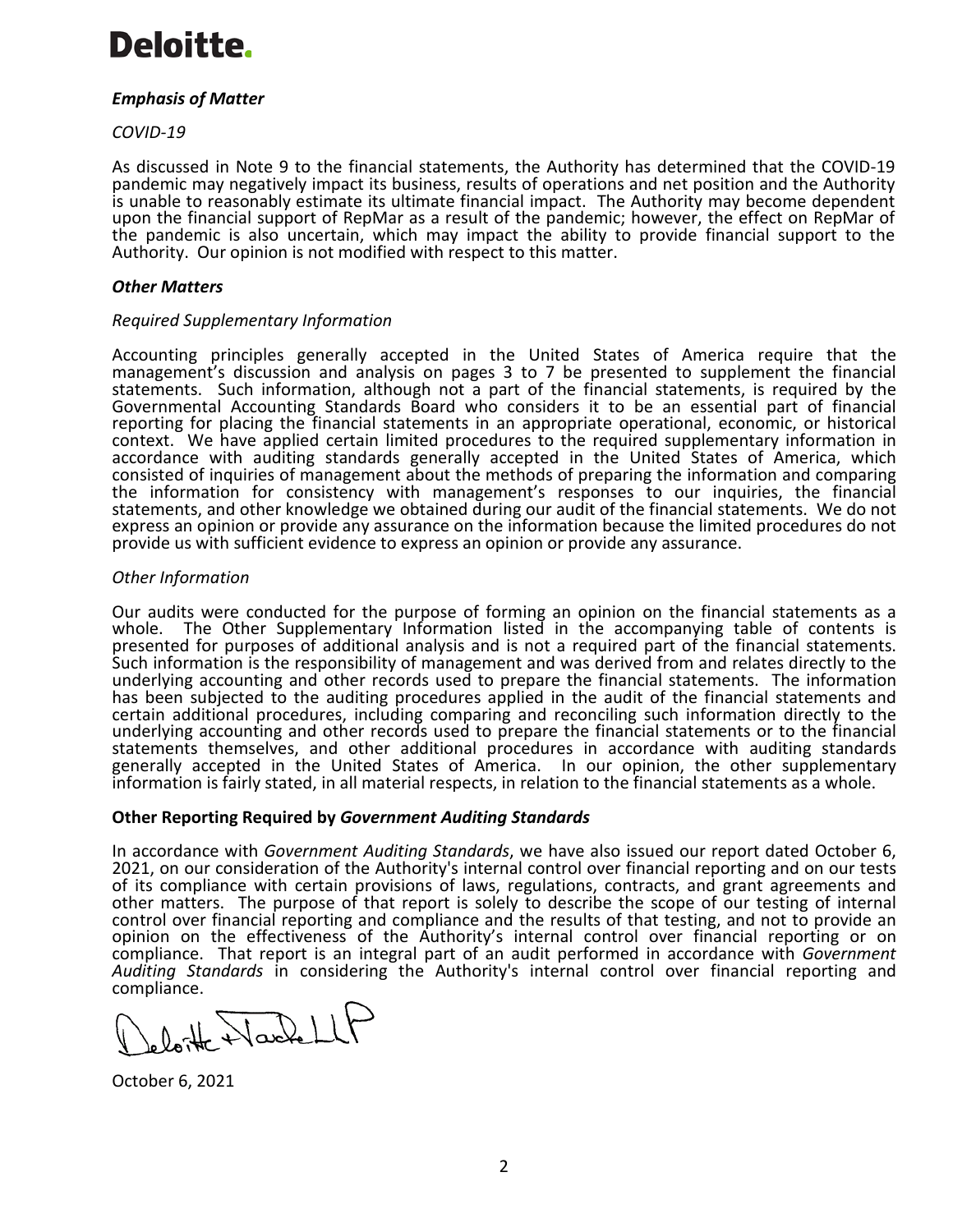Management's Discussion and Analysis Years Ended September 30, 2020 and 2019

As management of the Marshall Islands Postal Service Authority (the Authority), we offer readers of the Authority's financial statements this narrative overview and analysis of the financial activities of the Authority for the fiscal year ending September 30, 2020. We encourage the readers to consider the information presented here in conjunction with additional information that we have furnished in the Authority's financial statements, which follow this narrative.

The Authority was created by the Postal Service Act of 1983 for the purpose of establishing an effective and efficient postal service for the Republic. The operation of the Authority was accounted for as a separate fund within the Government of the Republic of the Marshall Islands (RepMar) Ministry of Finance, Banking and Postal Services. Effective October 1, 2008, the Authority established a separate bank account outside of RepMar's Treasury for the purpose of receiving and disbursing funds in accordance with the Postal Service Fund (Amendment) Act of 2007. Accordingly, the accompanying Management's Discussion and Analysis only pertains to the operations of the Authority once the operation were separated from RepMar's Ministry of Finance, Banking and Postal Services.

# **FINANCIAL HIGHLIGHTS**

The assets of the Authority exceeded its liabilities at the close of business for the year by \$957,088 (net position) increasing by \$146,020 from \$811,068 in the prior year.

As of the close of business on September 30, 2020, the Authority earned \$714,963 in gross revenues. Most of this was derived from revenues generated from stamp sales and postal box rentals, which account for 80% and 14% (or 94%) of the total revenue earned during the year. On the other hand, the domestic and international mail services, and which totaled \$790,574. These expenses were funded, in part, by the operating revenues generated by the Authority with the remainder funded by an operating subsidy received from RepMar.

# **OVERVIEW OF FINANCIAL STATEMENTS**

This discussion and analysis is intended to serve as an introduction to the Authority's basic financial statements. The Authority's financial statements are comprised of four components: 1) Statements of Net Position, 2) Statements of Revenues, Expenses and Changes in Net Position, 3) Statements of Cash Flows, and 4) Notes to the Financial Statements.

The Authority, like other government agencies, uses fund accounting to ensure and demonstrate compliance with finance-related requirements. The Authority is comprised of a single proprietary fund. A proprietary fund operates by charging its customer a fee for the service provided (operating revenue), like a typical business enterprise. A proprietary fund may also receive revenue from government agencies as grants or support (non-operating revenue). These financial statements are designed to provide readers with a broad overview of the Authority's finances, in a matter similar to a private-sector business.

The Statements of Net Position present information on all of the Authority's assets and liabilities, with the difference between the two reported as net position. Over time, increases or decreases in net position may serve as a useful indicator of whether the financial position of the Authority is improving or deteriorating. The Statements of Net Position can be found on page 8.

The Statements of Revenues, Expenses, and Changes in Net Position present information showing how the Authority's net position changed during the fiscal year. All changes in net position are reported as soon as the underlying event giving rise to the change occurs, regardless of the timing of the related cash flows. Thus, revenues and expenses are reported in this statement for some items that will only result in cash flows in future fiscal periods (e.g. accounts receivable and accounts payable). The Statements of Revenues, Expenses, and Changes in Net Position can be found on page 9.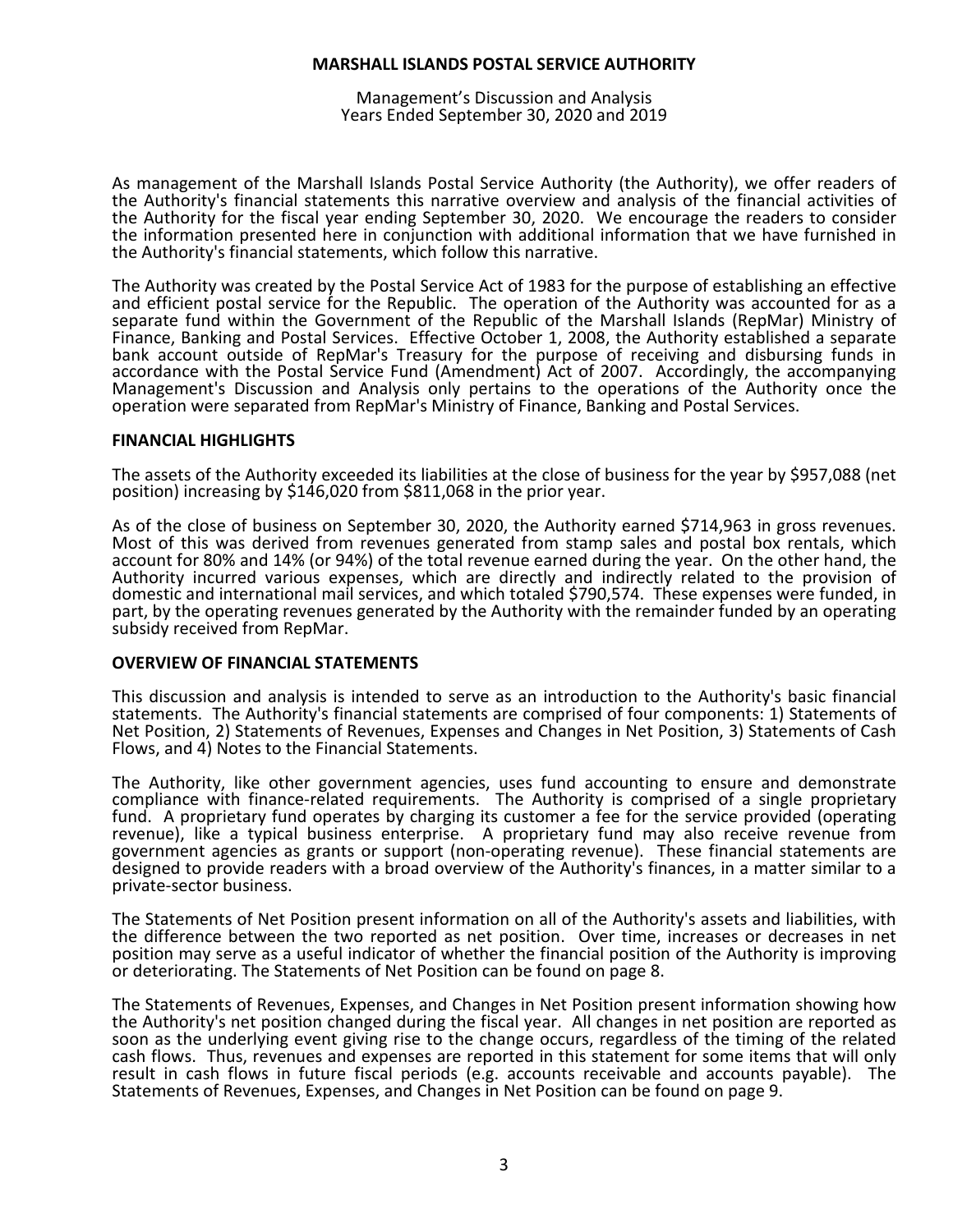Management's Discussion and Analysis Years Ended September 30, 2020 and 2019

The Statements of Cash Flows present information showing how the Authority's cash increased or decreased during the year. Cash is received and used in three ways: operating activities, capital and non-capital financing activities, and investing activities. The Statements of Cash Flows can be found on page 10.

The Notes to the Financial Statements provide additional information that is essential to a full understanding of the data provided in the basic financial statements. The notes to the financial statements can be found on pages 11 to 20.

The Authority has also presented as additional information to the basic financial statements, on page 21, a Combining Schedule of Operating Income (Loss) by Station for the year ended September 30, 2020.

# **Financial Analysis**

#### Net Position

Net position may serve over time as a useful indicator of a governmental entity's financial position. The Summary Statements of Net Position below was prepared to give insight on the Authority's resources, liabilities, and net position. At the close of business on September 30, 2020, the Authority's assets liabilities, and net position. At the close of business on September 30, 2020, the Authority's assets<br>exceeded its liabilities by \$957,088, which is comprised of unrestricted net position of \$888,371 and net investment in capital assets of \$68,717. Accordingly, this means that there are unrestricted assets available to be used to finance the day-to-day operations of the Authority.

A summary of the Authority's Statements of Net Position for 2020 with comparative presentation for 2019 and 2018 is presented below:

| <b>Summary Statements of Net Position</b> |
|-------------------------------------------|
| As of September 30                        |
|                                           |

|                                            |   |           |   |         |   | \$ Change | % Change  |   |         |
|--------------------------------------------|---|-----------|---|---------|---|-----------|-----------|---|---------|
|                                            |   | 2020      |   | 2019    |   | 2020-2019 | 2020-2019 |   | 2018    |
| Assets:                                    |   |           |   |         |   |           |           |   |         |
| Current and other assets                   | S | 1,013,032 | S | 817,495 | s | 195.537   | 23.9%     | S | 771,627 |
| Capital assets                             |   | 68,717    |   | 92,713  |   | (23,996)  | (25.9)%   |   | 87,122  |
| Total assets                               |   | 1,081,749 |   | 910,208 |   | 171,541   | 18.8%     |   | 858,749 |
| Liabilities:                               |   |           |   |         |   |           |           |   |         |
| Current and other liabilities              |   | 124,661   |   | 99,140  |   | 25,521    | 25.7%     |   | 96,884  |
| Net position:<br>Net investment in capital |   |           |   |         |   |           |           |   |         |
| assets                                     |   | 68.717    |   | 92,713  |   | (23,996)  | (25.9)%   |   | 87,122  |
| Unrestricted                               |   | 888,371   |   | 718,355 |   | 170,016   | 23.7%     |   | 674,743 |
| Total net position                         |   | 957.088   |   | 811.068 |   | 146.020   | 18.0%     |   | 761,865 |

#### **Changes in Net Position**

Current year activities resulted in a positive net position of the Authority of \$146,020. The Summary Statements of Revenues, Expenses, and Changes in Net Position below was prepared to show the net position calculation for the year.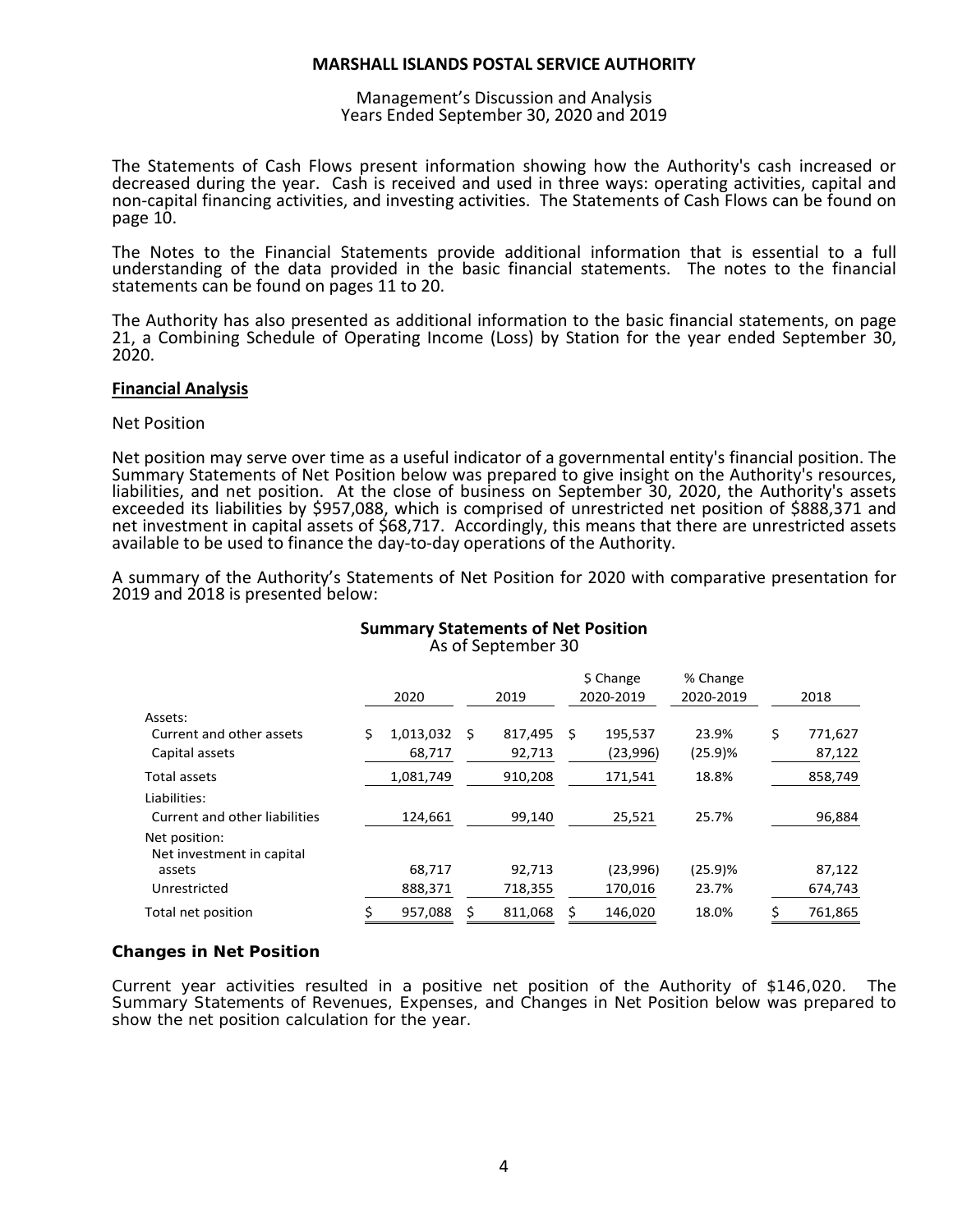Management's Discussion and Analysis Years Ended September 30, 2020 and 2019

A summary of the Authority's Statements of Revenues, Expenses, and Changes in Net Position for 2020 with comparative presentation for 2019 and 2018 is presented below:

#### **Summary Statements of Revenues, Expenses and Changes in Net Position** Years Ended September 30

|                          |   | 2020     |   | 2019      |   | S Change<br>2020-2019 | % Change<br>2020-2019 |   | 2018      |
|--------------------------|---|----------|---|-----------|---|-----------------------|-----------------------|---|-----------|
| Operating:               |   |          |   |           |   |                       |                       |   |           |
| Operating revenues       | S | 698,514  | S | 520,174   | S | 178,340               | 34.3%                 | Ş | 598,694   |
| Operating expenses       |   | 790,574  |   | 709,051   |   | 81,523                | 11.5%                 |   | 680,530   |
| Operating loss           |   | (92,060) |   | (188,877) |   | 96,817                | (51.3)%               |   | (81, 836) |
| Nonoperating:            |   |          |   |           |   |                       |                       |   |           |
| Nonoperating revenues    |   | 238,080  |   | 238,080   |   |                       | 0.0%                  |   | 177,568   |
| Change in net position   |   | 146,020  |   | 49,203    |   | 96,817                | 196.8%                |   | 95,732    |
| Net position - beginning |   | 811,068  |   | 761,865   |   | 49,203                | 6.5%                  |   | 666,133   |
| Net position - ending    |   | 957,088  |   | 811,068   |   | 146,020               | 18.0%                 |   | 761,865   |

The Authority's gross revenues reported at the end of the year amounted to \$714,963. Approximately 194% or \$688,403 of the Authority's revenue generated during the year comes from stamp sales and postal box rental fees, which accounts for 80% and 14%, respectively, of the total of \$714,963 earned during the year. The chart below was prepared to describe the composition of the Authority's revenue sources for 2020.



# **Revenue Sources**

The major source of revenue of the Authority is the sale of stamps for domestic and international mail. As indicated below, stamp sales decreased by 7% from FY2018 to FY2019 and increased by 37% from FY2019 to FY2020. Compared to FY2019, the total operating revenue for FY2020 increased by \$160,155 or 29% due to more individuals utilizing the Postal Services than in the previous year. However, the Authority received funding from the National Government, classified as "non-operating revenue", amounting to \$238,080 that increased the net position to \$957,088 from \$811,068 in the previous year.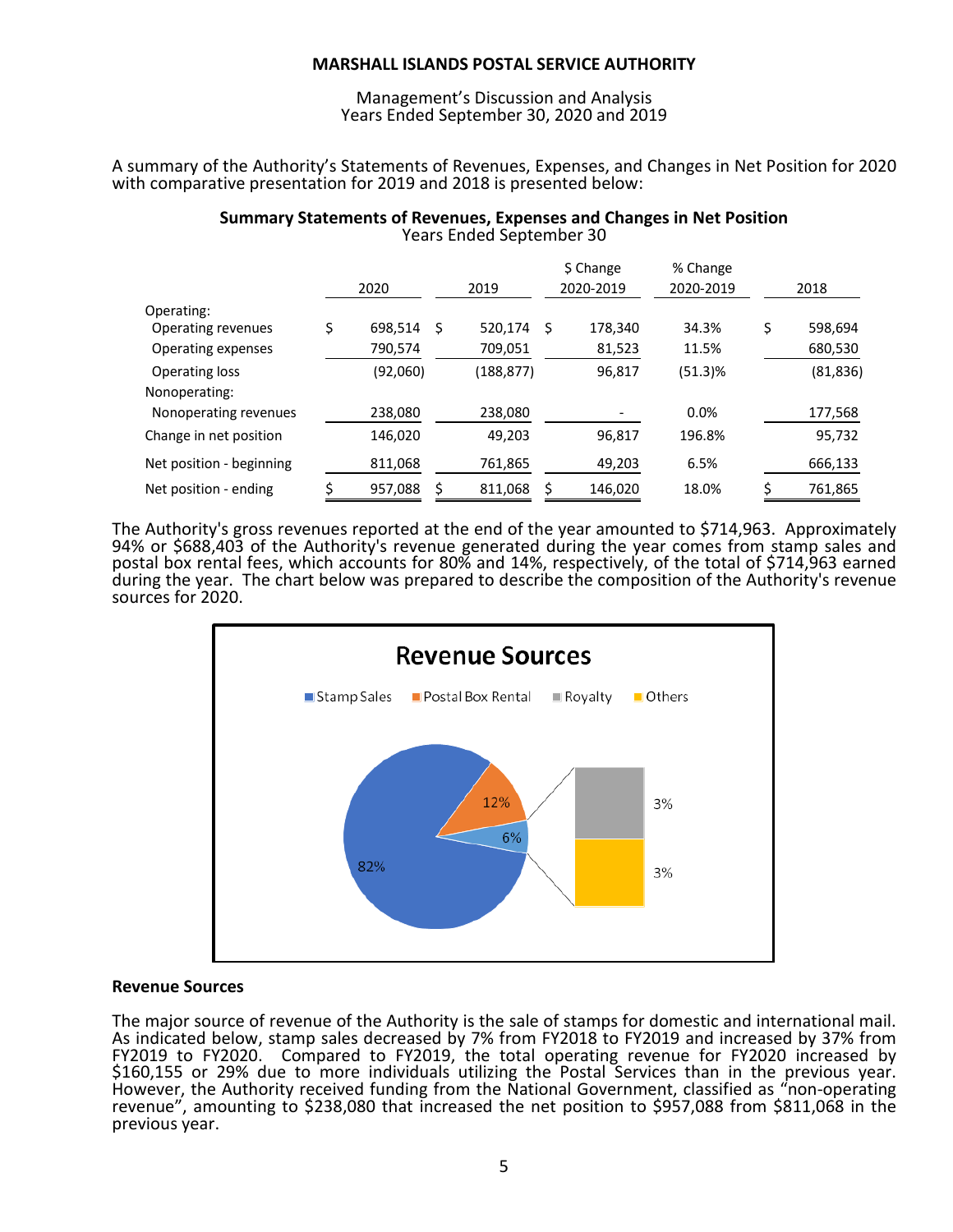#### Management's Discussion and Analysis Years Ended September 30, 2020 and 2019

A summary of the Authority's gross revenues for 2020 with comparative presentation for 2019 and 2018 is presented below:

| <b>Summary Schedule of Gross Revenues</b><br>Years Ended September 30 |          |          |
|-----------------------------------------------------------------------|----------|----------|
|                                                                       | S Change | % Change |

|                   | 2020    | 2019    | 2020-2019 | 2020-2019  | 2018    |
|-------------------|---------|---------|-----------|------------|---------|
| Revenues:         |         |         |           |            |         |
| Stamp sales       | 571,676 | 416,787 | 154.889   | 37.2%      | 447,662 |
| Postal box rental | 96,727  | 91,810  | 4.917     | 5.4%       | 101,490 |
| Royalty           | 24,000  | 32,000  | (8,000)   | $(25.0)\%$ | 41,006  |
| Other             | 22,560  | 14,211  | 8,349     | 58.8%      | 15,140  |
|                   | 714,963 | 554,808 | 160,155   | 28.9%      | 605,298 |

# **Expense Distribution**

Total costs incurred as of the close of business on September 30, 2020 were \$790,574. Of this amount, the Authority incurred \$509,798 and \$55,184, respectively, for salaries and building rental. These expense line items account for 71% of the total expense of \$790,574 incurred during the year. The graph below was prepared to describe the distribution of expenses of the Authority during the year.



#### **Capital Assets and Debt**

During the year, the Authority purchased various equipment and other fixed assets at a cost of \$12,329. A summary of the Authority's capital assets for 2020 with comparative presentation for 2019 and 2018 is presented below**:**

|                              |           |           |   | S Change  | % Change  |            |
|------------------------------|-----------|-----------|---|-----------|-----------|------------|
|                              | 2020      | 2019      |   | 2020-2019 | 2020-2019 | 2018       |
| Motor vehicles               | 234,770   | 234,770   | S |           | $0.0\%$   | 210,470    |
| Office furniture & equipment | 127,274   | 114,945   |   | 12,329    | 10.7%     | 95,524     |
|                              | 362,044   | 349,715   |   | 12,329    | 3.5%      | 305,994    |
| Accumulated depreciation     | (293,327) | (257,002) |   | (36, 325) | 14.1%     | (218, 872) |
|                              | 68,717    | 92,713    |   | (23,996)  | (25.9)%   | 87,122     |

For additional information concerning capital assets, please refer to Note 4 of the accompanying financial statements. The Authority did not incur any long-term debt nor have any outstanding debt at the end of the year.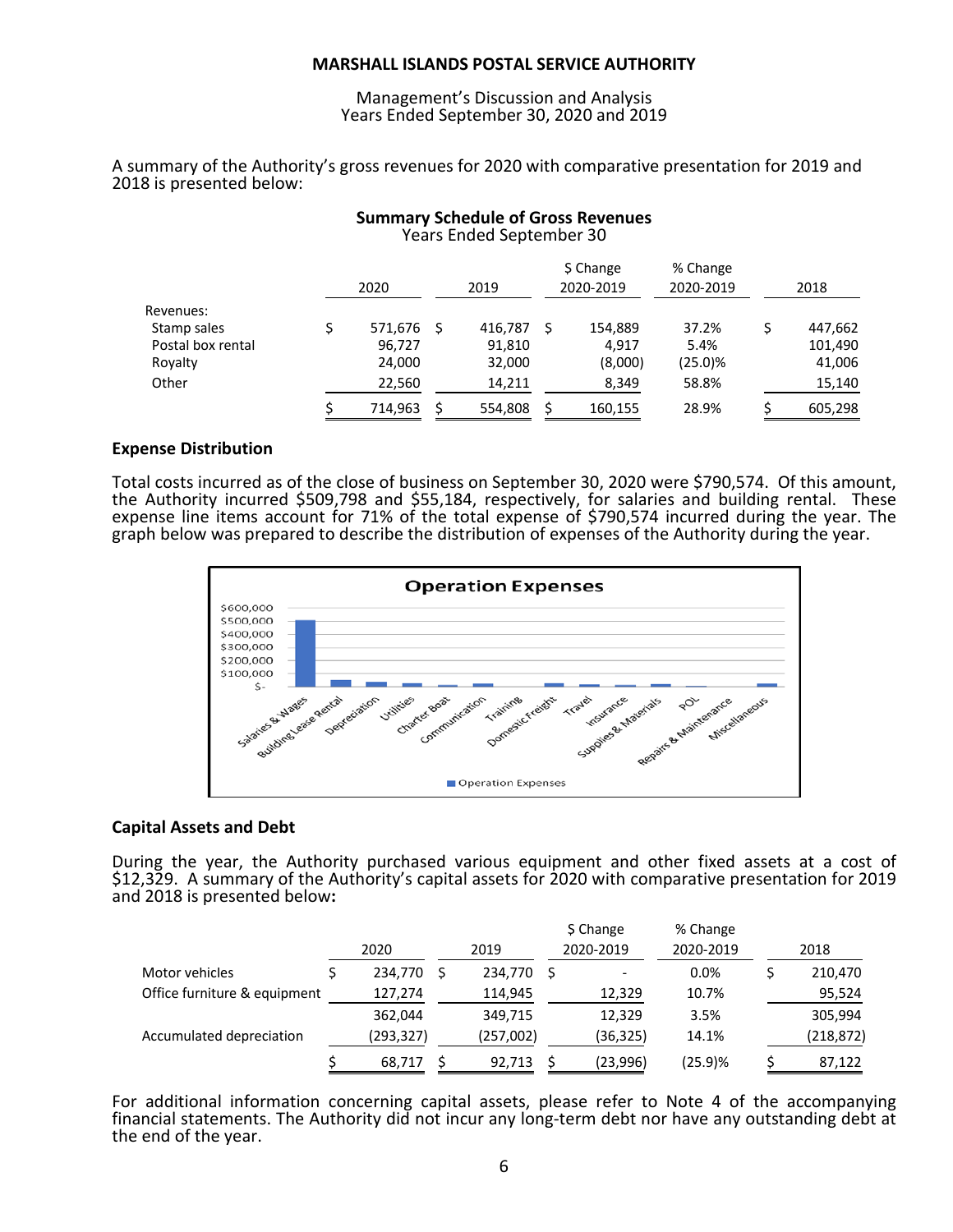Management's Discussion and Analysis Years Ended September 30, 2020 and 2019

# **ECONOMIC OUTLOOK**

The Authority plays an important role to provide the excellent services to the people who are either sending or receiving their mail.

With commitment and strive for excellence, the Authority continues to improve its customer service with added new post office substations in the rural areas such as Wotje and Jaluit, amongst other initiatives.

Compared to previous years, revenue collections have increased significantly.



With the philosophy for commitment and strive for excellence, public trust, and high standard of accountability by the Board of Directors and the management, the Authority continues to contribute and assist the economic development of the Marshall Islands.

Management's Discussion and Analysis for the year ended September 30, 2019 is set forth in the Authority's report on the audit of finical statements, which is dated April 23, 2020. Management's Discussion and Analysis explain the major factors impacting 2019 financial statements and can be obtained from the Authority's Postmaster General via the contact information below or by visiting the website of the RMI Office of the Auditor General at [www.rmioag.com.](http://www.rmioag.com/)

#### **REQUEST FOR INFORMATION**

The Financial report is designed to provide a general overview of the Authority's finances for all those with an interest in the Post Office's finances. Questions concerning any of the information provided in this report or request for additional financial information should be addressed to the Postmaster General, Post Office, Majuro, MH 96960.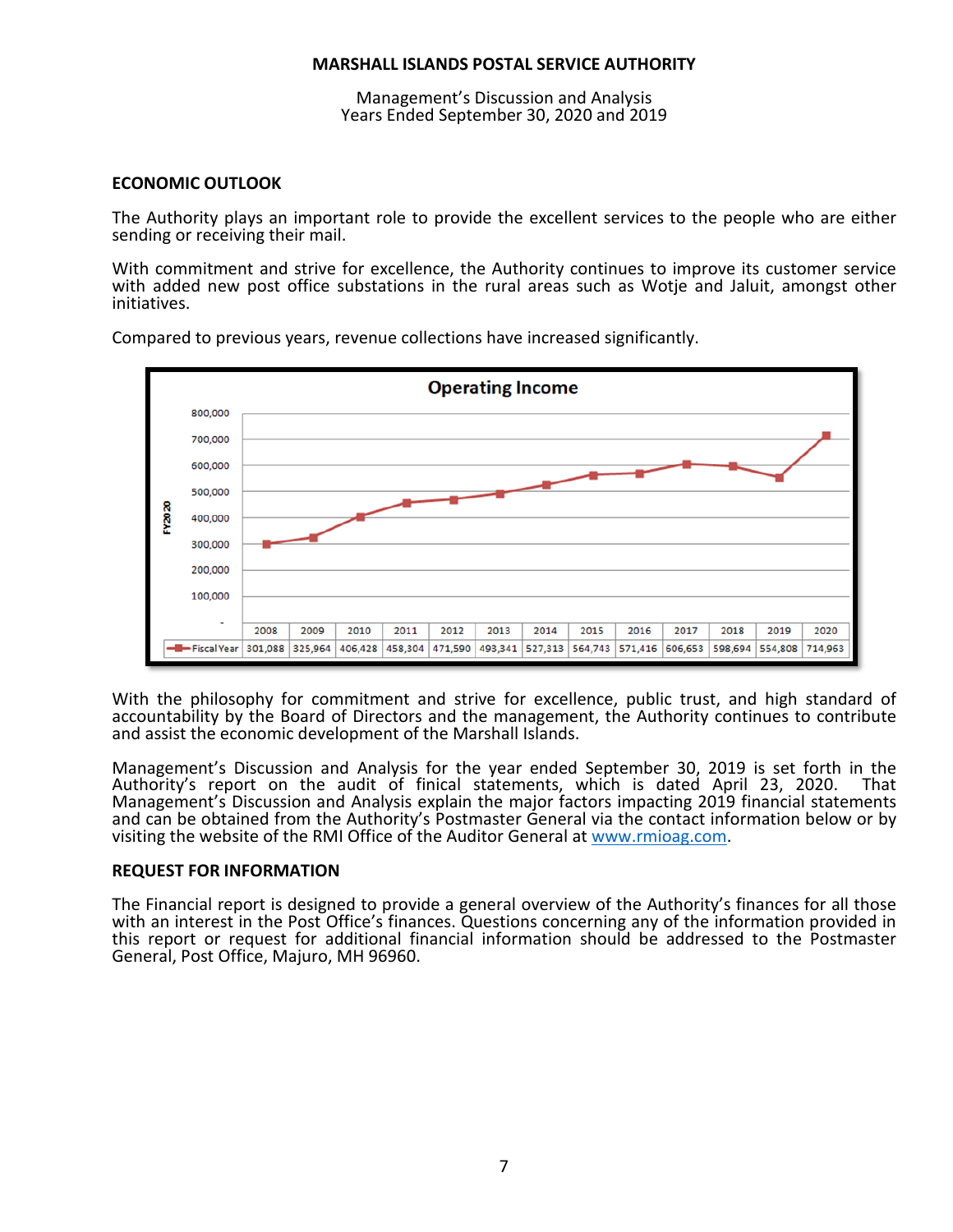# Statements of Net Position September 30, 2020 and 2019

| <b>ASSETS</b>                                        | 2020               |     | 2019      |
|------------------------------------------------------|--------------------|-----|-----------|
| Current assets:                                      |                    |     |           |
| Cash                                                 | \$<br>942,347 \$   |     | 758,135   |
| Receivables:                                         |                    |     |           |
| Postal box rental                                    | 102,898            |     | 95,605    |
| Royalties                                            | 32,000             |     | 32,000    |
| Receivable from affiliates                           | 14,000             |     |           |
| Other receivables                                    | 3,534              |     | 4,821     |
|                                                      | 152,432            |     | 132,426   |
| Less allowance for doubtful accounts                 | (102, 898)         |     | (95, 605) |
|                                                      | 49,534             |     | 36,821    |
| Inventory                                            | 17,816             |     | 19,288    |
| Prepaid expenses                                     | 3,335              |     | 3,251     |
| Total current assets                                 | 1,013,032          |     | 817,495   |
| Capital assets, net                                  | 68,717             |     | 92,713    |
|                                                      | \$<br>1,081,749 \$ |     | 910,208   |
| LIABILITIES AND NET POSITION                         |                    |     |           |
| <b>Current liabilities:</b>                          |                    |     |           |
| Accounts payable                                     | \$<br>$8,430$ \$   |     | 6,360     |
| Payable to affiliates                                | 38,971             |     | 31,448    |
| Accrued payroll                                      | 24,934             |     | 16,914    |
| Current portion of accrued annual leave payable      | 10,730             |     | 7,736     |
| Unearned income                                      | 24,088             |     | 24,061    |
| <b>Total current liabilities</b>                     | 107,153            |     | 86,519    |
| Accrued annual leave payable, net of current portion | 17,508             |     | 12,621    |
| <b>Total liabilities</b>                             | 124,661            |     | 99,140    |
| Commitments and contingency                          |                    |     |           |
| Net position:                                        |                    |     |           |
| Net investment in capital assets                     | 68,717             |     | 92,713    |
| Unrestricted                                         | 888,371            |     | 718,355   |
| Total net position                                   | 957,088            |     | 811,068   |
|                                                      | \$<br>1,081,749    | \$, | 910,208   |

See accompanying notes to financial statements.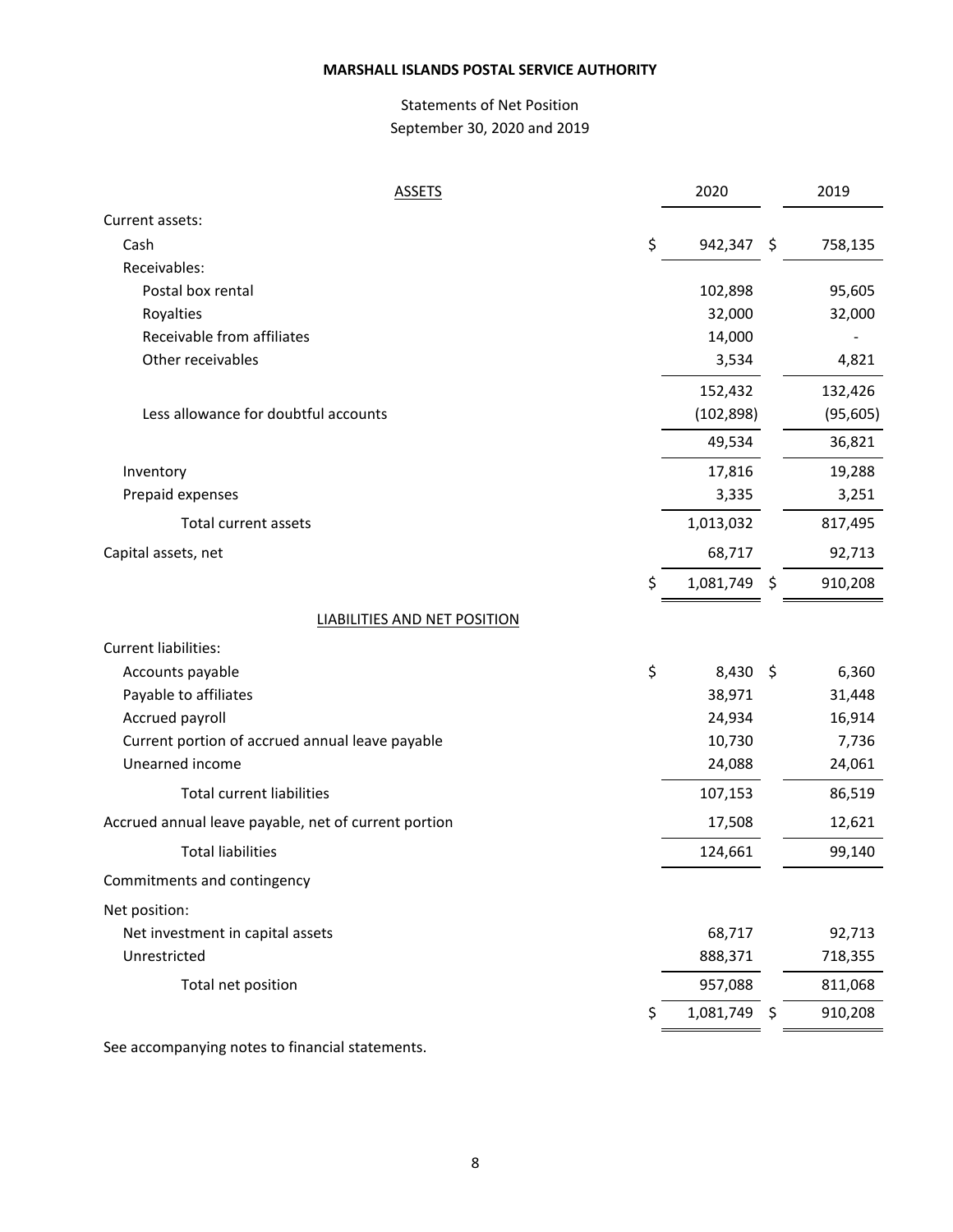# Statements of Revenues, Expenses, and Changes in Net Position

Years Ended September 30, 2020 and 2019

|                                           | 2020      | 2019          |
|-------------------------------------------|-----------|---------------|
| Operating revenues:                       |           |               |
| \$<br>Stamp sales                         | 571,676   | \$<br>416,787 |
| Postal box rentals                        | 96,727    | 91,810        |
| Royalty                                   | 24,000    | 32,000        |
| Other                                     | 22,560    | 14,211        |
| Total operating revenues                  | 714,963   | 554,808       |
| Less provision for uncollectible accounts | (16, 449) | (34, 634)     |
|                                           | 698,514   | 520,174       |
| Operating expenses:                       |           |               |
| Salaries, wages and employee benefits     | 509,798   | 418,581       |
| <b>Building lease rental</b>              | 55,184    | 59,900        |
| Depreciation                              | 36,325    | 38,130        |
| Utilities                                 | 27,932    | 28,109        |
| Domestic freight                          | 27,448    | 22,625        |
| Communications                            | 22,708    | 22,387        |
| Supplies and materials                    | 20,566    | 9,562         |
| Travel                                    | 16,237    | 17,283        |
| Charter boat                              | 14,583    | 16,666        |
| Insurance                                 | 14,338    | 8,698         |
| Petroleum, oil and lubricants             | 5,600     | 5,482         |
| Board sitting fees                        | 4,950     | 5,419         |
| Repairs and maintenance                   | 4,319     | 3,451         |
| Training                                  | 2,222     | 21,241        |
| Contractual services                      | 2,000     | 12,875        |
| Miscellaneous                             | 26,364    | 18,642        |
| Total operating expenses                  | 790,574   | 709,051       |
| <b>Operating loss</b>                     | (92,060)  | (188, 877)    |
| Nonoperating income:                      |           |               |
| Contributions from RepMar                 | 238,080   | 238,080       |
| Change in net position                    | 146,020   | 49,203        |
| Net position at beginning of year         | 811,068   | 761,865       |
| \$<br>Net position at end of year         | 957,088   | \$<br>811,068 |
|                                           |           |               |

See accompanying notes to financial statements.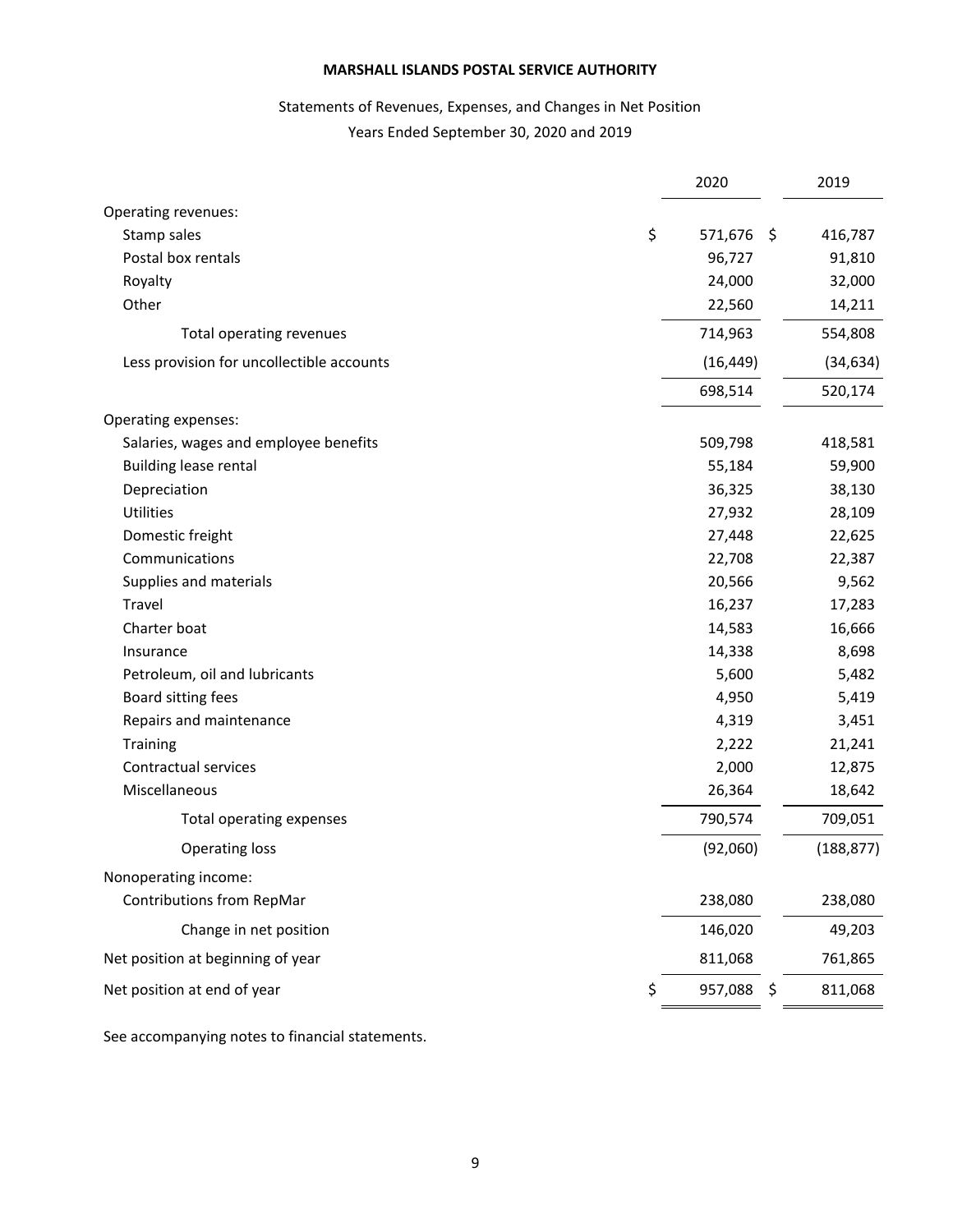# Statements of Cash Flows Years Ended September 30, 2020 and 2019

|                                                                             | 2020                |             | 2019       |
|-----------------------------------------------------------------------------|---------------------|-------------|------------|
| Cash flows from operating activities:                                       |                     |             |            |
| Cash received from customers                                                | \$<br>685,828       | - \$        | 503,919    |
| Cash payments to suppliers for goods and services                           | (240,993)           |             | (257, 906) |
| Cash payments to employees for services                                     | (486, 374)          |             | (417, 129) |
| Net cash used for operating activities                                      | (41, 539)           |             | (171, 116) |
| Cash flows from noncapital financing activities:                            |                     |             |            |
| Contributions from RepMar                                                   | 238,080             |             | 238,080    |
| Cash flows from capital and related financing activities:                   |                     |             |            |
| Acquisition of capital assets                                               | (12, 329)           |             | (43, 721)  |
| Net change in cash                                                          | 184,212             |             | 23,243     |
| Cash at beginning of year                                                   | 758,135             |             | 734,892    |
| Cash at end of year                                                         | \$<br>942,347       | $\varsigma$ | 758,135    |
| Reconciliation of operating loss to net cash used for operating activities: |                     |             |            |
| <b>Operating loss</b>                                                       | \$<br>$(92,060)$ \$ |             | (188, 877) |
| Adjustments to reconcile operating loss to net cash used for operating      |                     |             |            |
| activities:                                                                 |                     |             |            |
| Depreciation                                                                | 36,325              |             | 38,130     |
| Provision for uncollectible accounts                                        | 16,449              |             | 34,634     |
| (Increase) decrease in assets:                                              |                     |             |            |
| Receivables                                                                 | (29, 162)           |             | (55, 372)  |
| Inventory                                                                   | 1,472               |             | (4,062)    |
| Prepaid expenses                                                            | (84)                |             | 2,175      |
| Increase (decrease) in liabilities:                                         |                     |             |            |
| Accounts payable                                                            | 2,070               |             | (3,679)    |
| Payable to affiliates                                                       | 7,523               |             | 3,793      |
| Accrued payroll                                                             | 8,020               |             | (407)      |
| Accrued annual leave payable                                                | 7,881               |             | (1,934)    |
| Unearned income                                                             | 27                  |             | 4,483      |
| Net cash used for operating activities                                      | \$<br>$(41,539)$ \$ |             | (171, 116) |
|                                                                             |                     |             |            |

See accompanying notes to financial statements.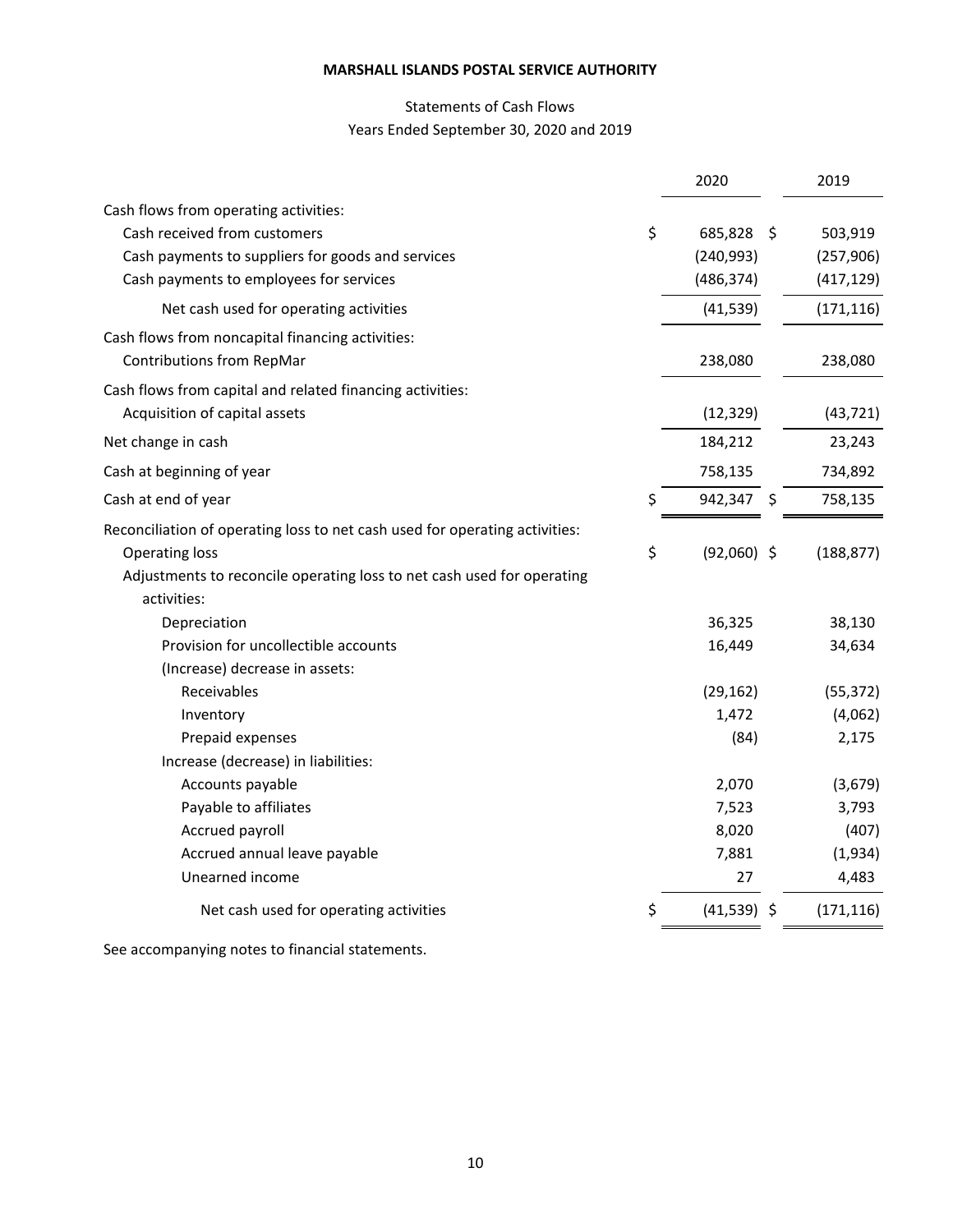Notes to Financial Statements September 30, 2020 and 2019

# (1) Organization

The Marshall Islands Postal Service Authority (the "Authority"), a component unit of the Republic of the Marshall Islands (RepMar), was created by the Postal Service Act of 1983 for the purpose of establishing an effective and efficient postal service for the Republic. The Authority provides both domestic and international mail services from six service outlets - the Uliga, Delap and Airport postal stations located on Majuro Atoll, the Ebeye postal station located on Kwajalein Atoll, the Jabor postal station located on Jaluit Atoll and the Wotje postal station located on Wotie Atoll.

The operations of the Authority were accounted for as a separate fund within RepMar's Ministry of Finance. Effective October 1, 2008, the Authority established a separate bank account outside of RepMar's Treasury for the purpose of receiving and disbursing funds in accordance with the Postal Service Fund (Amendment) Act of 2007. Accordingly, the accompanying financial statements relate solely to those accounting records maintained by the Authority and do not incorporate any accounts related to the Authority's operations that may be accounted for by RepMar's Treasury or any of RepMar's other branches, departmental units or component units.

The Authority is governed by a five-member Board of Directors appointed by the President of RepMar. The Board of Directors, in turn, is responsible for the appointment of the Postmaster General who oversees the day-to-day operations of the Authority. The Authority's financial statements are incorporated into the financial statements of RepMar as a component unit.

# (2) Summary of Significant Accounting Policies

GASB Statement No. 34, *Basic Financial Statements - and Management's Discussion and Analysis - for State and Local Governments*, as amended by GASB Statement No. 37, *Basic Financial Statements - Management's Discussion and Analysis - for State and Local Governments: Omnibus*, GASB Statement No. 38, *Certain Financial Statement Note Disclosures*, and GASB Statement No. 61, *The Financial Reporting Entity: Omnibus - an amendment of GASB Statements No. 14 and No. 34*, establish standards for external financial reporting for state and local governments and requires that resources be classified for accounting and reporting purposes into the following three net position categories:

- Net investment in capital assets capital assets, net of accumulated depreciation and outstanding principal balances of debt attributable to the acquisition, construction or improvement of those assets.
- Restricted net position whose use by the Authority is subject to externally imposed stipulations that can be fulfilled by actions of the Authority pursuant to those stipulations or that expire by the passage of time. The Authority has no restricted net position at September
- Unrestricted net position that is not subject to externally imposed stipulations. Unrestricted net position may be designated for specific purposes by action by management or the Board of Directors or may otherwise be limited by contractual agreements with outside parties.

When both restricted and unrestricted resources are available for use for the same purpose, it is the Authority's policy to use unrestricted resources first, then restricted resources as they are needed.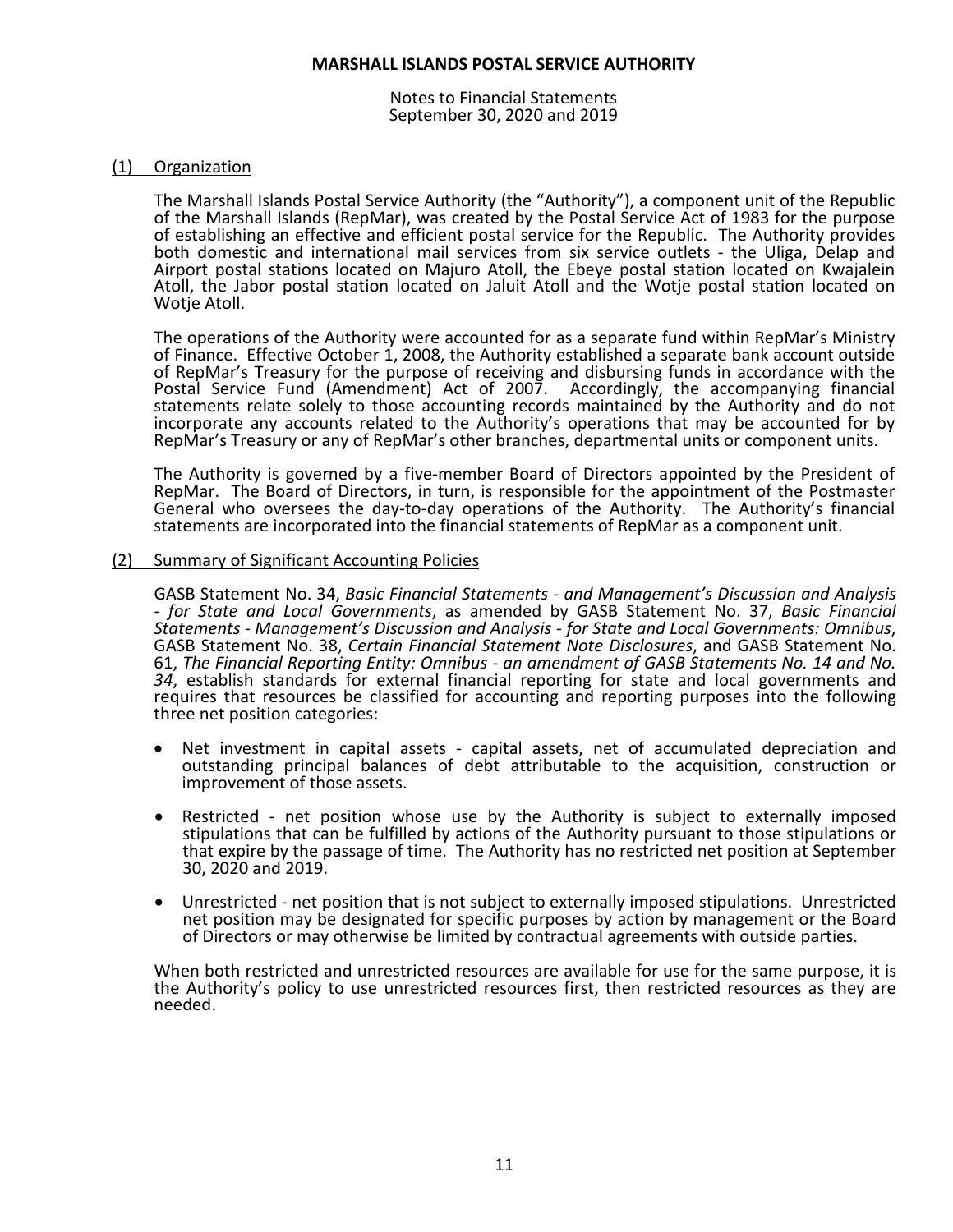Notes to Financial Statements September 30, 2020 and 2019

# (2) Summary of Significant Accounting Policies, Continued

#### Estimates

The preparation of financial statements in accordance with accounting principles generally accepted in the United States of America (GAAP) requires management to make estimates and assumptions that affect the reported amounts of assets and deferred outflows of resources, liabilities and deferred inflows of resources, and disclosure of contingent assets and liabilities at the date of the financial statements and the reported amounts of revenues and expenses during the reporting period. Actual results could differ from those estimates.

#### Basis of Accounting

Proprietary funds are accounted for on a flow of economic resources measurement focus. With this measurement focus, all assets and liabilities associated with the operation of the fund are included in the statements of net position. Proprietary fund operating statements present increases and decreases in net position. The accrual basis of accounting is utilized by proprietary funds. Under this method, revenues are recorded when earned and expenses are recorded at the time liabilities are incurred. The Authority considers revenues and costs that are directly related to operations to be operating revenues and expenses. Revenues and expenses related to financing and other activities are reflected as nonoperating.

## Cash

Custodial credit risk is the risk that in the event of a bank failure, the Authority's deposits may not be returned to it. Such deposits are not covered by depository insurance and are either uncollateralized or collateralized with securities held by the pledging financial institution or held by the pledging financial institution but not in the depositor-government's name. The Authority does not have a deposit policy for custodial credit risk.

For purposes of the statements of net position and cash flows, cash is defined as cash on hand and cash held in demand accounts. As of September 30, 2020 and 2019, the carrying amount of and cash held in demand 3758,135, respectively, and the corresponding bank balances were \$855,308 and \$787,771, respectively. Of the bank balance amounts, \$318,878 and \$197,412, respectively, were maintained in a financial institution subject to Federal Deposit Insurance Corporation (FDIC) insurance. The remaining bank deposits of \$536,430 and \$590,359, respectively, were maintained in a financial institution not subject to depository insurance. As of September 30, 2020 and 2019, bank deposits in the amount of \$250,000 and \$197,412, respectively, were FDIC insured. The Authority does not require collateralization of its cash deposits; therefore, bank deposits in excess of FDIC insurance coverage are uncollateralized. Accordingly, these deposits are exposed to custodial credit risk.

#### Receivables

All receivables are due from businesses and individuals located within the Republic of the Marshall Islands and are interest free and uncollateralized. The allowance for uncollectible accounts is stated at an amount which management believes will be adequate to absorb possible losses on accounts receivable that may become uncollectible based on evaluations of the collectability of these accounts and prior collection experience. The allowance is established through a provision for bad debts charged to current operations. Accounts are written off using the specific identification method.

#### Stamp Inventory

Stamp inventory consists of stamps purchased for resale and are valued at the lower of cost (first-<br>in, first-out) or market value.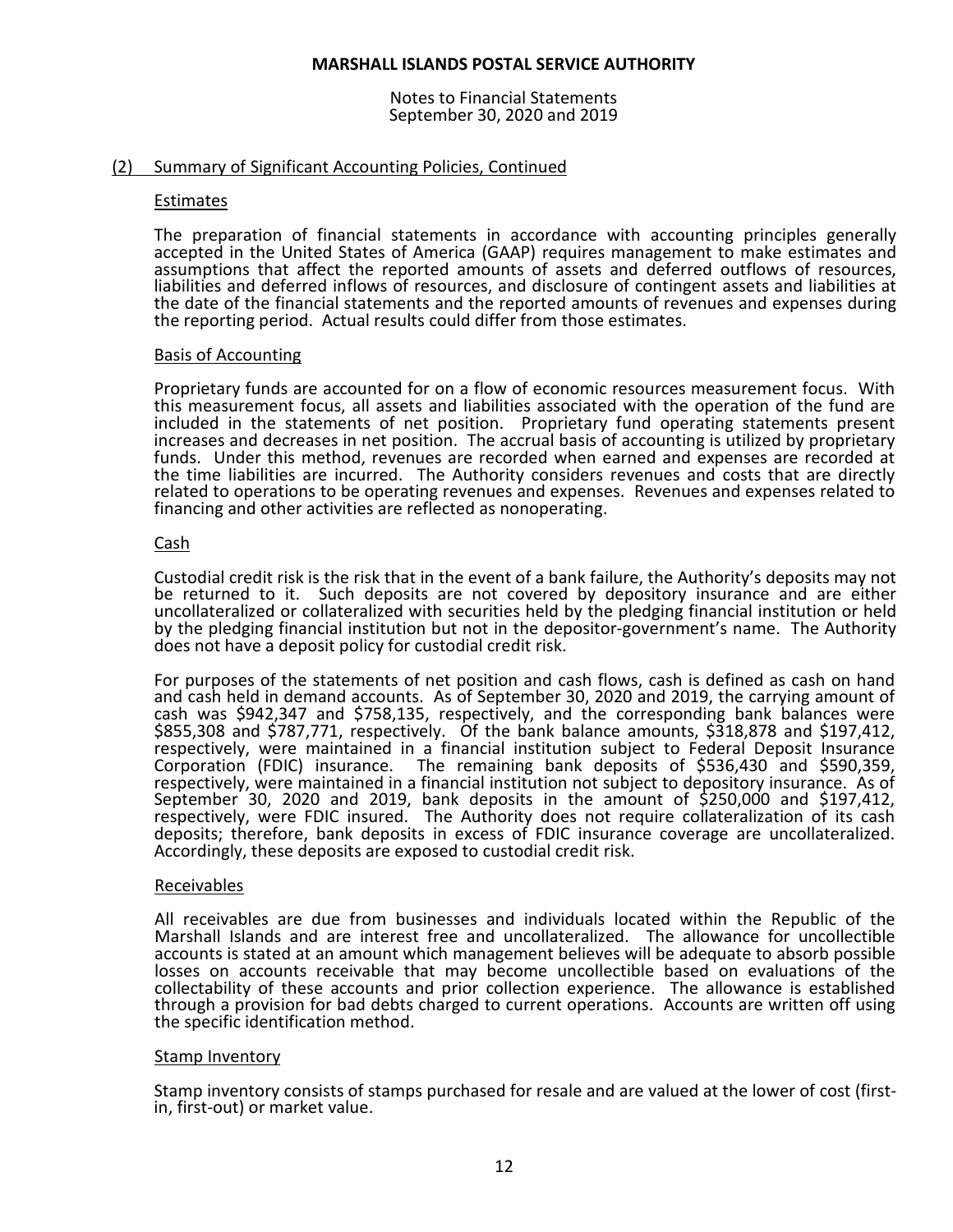Notes to Financial Statements September 30, 2020 and 2019

# (2) Summary of Significant Accounting Policies, Continued

#### Fixed Assets

The Authority does not have a capitalization policy for fixed assets; however, items with a cost that equals or exceeds \$500 are generally capitalized at the time of acquisition. Depreciation is calculated using the straight-line method based on the estimated useful lives of the respective assets. The estimated useful lives of these assets are as follows:

| Motor vehicles                | 4 years |
|-------------------------------|---------|
| Other furniture and equipment | 3 years |

#### Prepaid Expenses

Certain payments to vendors or persons for goods and services reflect costs applicable to future accounting periods and are recorded as prepaid expenses in the accompanying financial statements.

#### Deferred Outflows of Resources

In addition to assets, the statement of net position will sometimes report a separate section for deferred outflows of resources. This separate financial statement element represents a consumption of net position that applies to a future period and so will not be recognized as an outflow of resources (deduction of net position) until then. The Authority has no items that qualify for reporting in this category.

#### Compensated Absences

Vested or accumulated vacation leave is recorded as an expense and liability as the benefits accrue to employees. No liability is recorded for non-vesting accumulating rights to receive sick pay benefits. As of September 30, 2020 and 2019, the accumulated vacation leave liability totals \$28,238 and \$20,357, respectively.

#### Unearned Income

Unearned income includes amounts received for postal box rental fees prior to the end of the fiscal year but related to the subsequent accounting period.

#### Deferred Inflows of Resources

In addition to liabilities, the statement of net position will sometimes report a separate section for deferred inflows of resources. This separate financial statement element represents an acquisition of net position that applies to a future period and so will not be recognized as an inflow of resources (additions to net position) until then. The Authority has no items that qualify for reporting in this category.

#### Taxes

Corporate profits are not subject to income tax in the Republic of the Marshall Islands. The Government of the Republic of the Marshall Islands imposes a gross receipts tax of 3% on revenues. The Authority is specifically exempt from this tax.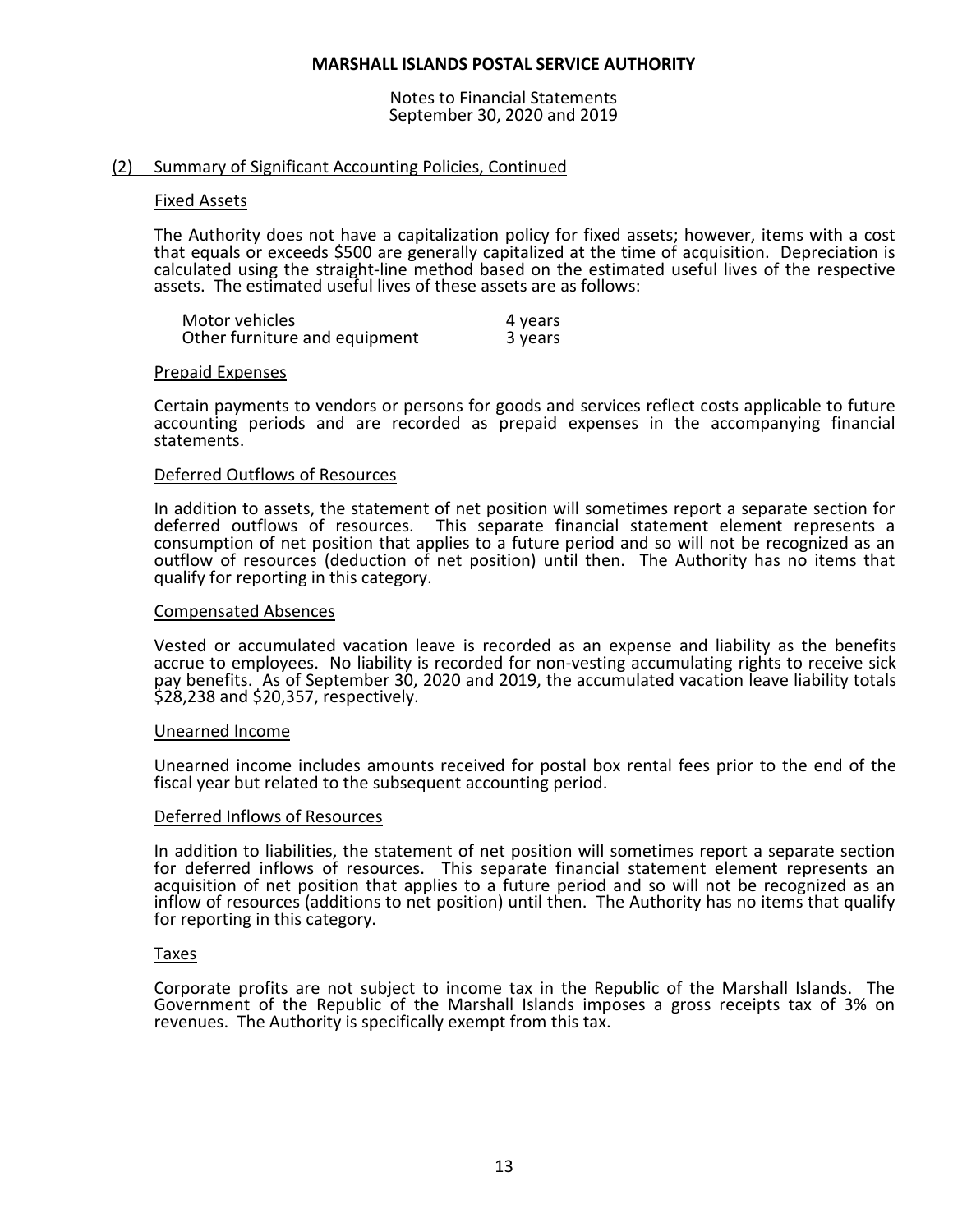Notes to Financial Statements September 30, 2020 and 2019

# (2) Summary of Significant Accounting Policies, Continued

## New Accounting Standards

During the year ended September 30, 2020, GASB issued Statement No. 95, *Postponement of the Effective Dates of Certain Authoritative Guidance*, which postpones the effective dates of GASB Statement No. 84, 89, 90, 91, 92 and 93 by one year and GASB Statement No. 87 by 18 months; however, earlier application of the provisions addressed in GASB Statement No. 95 is encouraged and is permitted to the extent specified in each pronouncement as originally issued. In accordance with GASB Statement No. 95, management has elected to postpone implementation of these statements.

In January 2017, GASB issued Statement No. 84, *Fiduciary Activities*. This Statement is to improve guidance regarding the identification of fiduciary activities for accounting and financial reporting purposes and how those activities should be reported. The requirements of this Statement will enhance consistency and comparability by (1) establishing specific criteria for identifying activities that should be reported as fiduciary activities and (2) clarifying whether and how business-type activities should report their fiduciary activities. Management does not believe that this statement, upon implementation, will have a material effect on the financial statements. In accordance with GASB Statement No. 95, GASB Statement No. 84 will be effective for fiscal year ending September 30, 2021.

In June 2017, GASB issued Statement No. 87, *Leases*. The objective of this Statement is to better meet the information needs of financial statement users by improving accounting and financial reporting for leases by governments. This Statement increases the usefulness of governments' financial statements by requiring recognition of certain lease assets and liabilities for leases that previously were classified as operating leases and as inflows of resources or outflows of resources recognized based on the payment provisions of the contract. Management believes that this statement, upon implementation, will have a material effect on the financial statements. In accordance with GASB Statement No. 95, GASB Statement No. 87 will be effective for fiscal year ending September 30, 2022.

In June 2018, GASB issued Statement No. 89, *Accounting for Interest Cost Incurred Before the End of a Construction Period*. The objectives of this Statement are (1) to enhance the relevance and comparability of information about capital assets and the cost of borrowing for a reporting period and (2) to simplify accounting for interest cost incurred before the end of a construction period. Management does not believe that this statement, upon implementation, will have a material effect on the financial statements. In accordance with GASB Statement No. 95, GASB Statement No. 89 will be effective for fiscal year ending September 30, 2022.

In March 2018, GASB issued Statement No. 90, *Majority Equity Interests - An Amendment of GASB Statements No. 14 and 61*. The primary objectives of this Statement are to improve the consistency and comparability of reporting a government's majority equity interest in a legally separate organization and to improve the relevance of financial statement information for certain component units. It defines a majority equity interest and specifies that a majority equity interest in a legally separate organization should be reported as an investment if a government's holding of the equity interest meets the definition of an investment. A majority equity interest that meets the definition of an investment should be measured using the equity method, unless it is held by a special-purpose government engaged only in fiduciary activities, a fiduciary fund, or an endowment (including permanent and term endowments) or permanent fund. Those governments and funds should measure the majority equity interest at fair value. Management does not believe that this statement, upon implementation, will have a material effect on the financial statements. In accordance with GASB Statement No. 95, GASB Statement No. 90 will be effective for fiscal year ending September 30, 2021.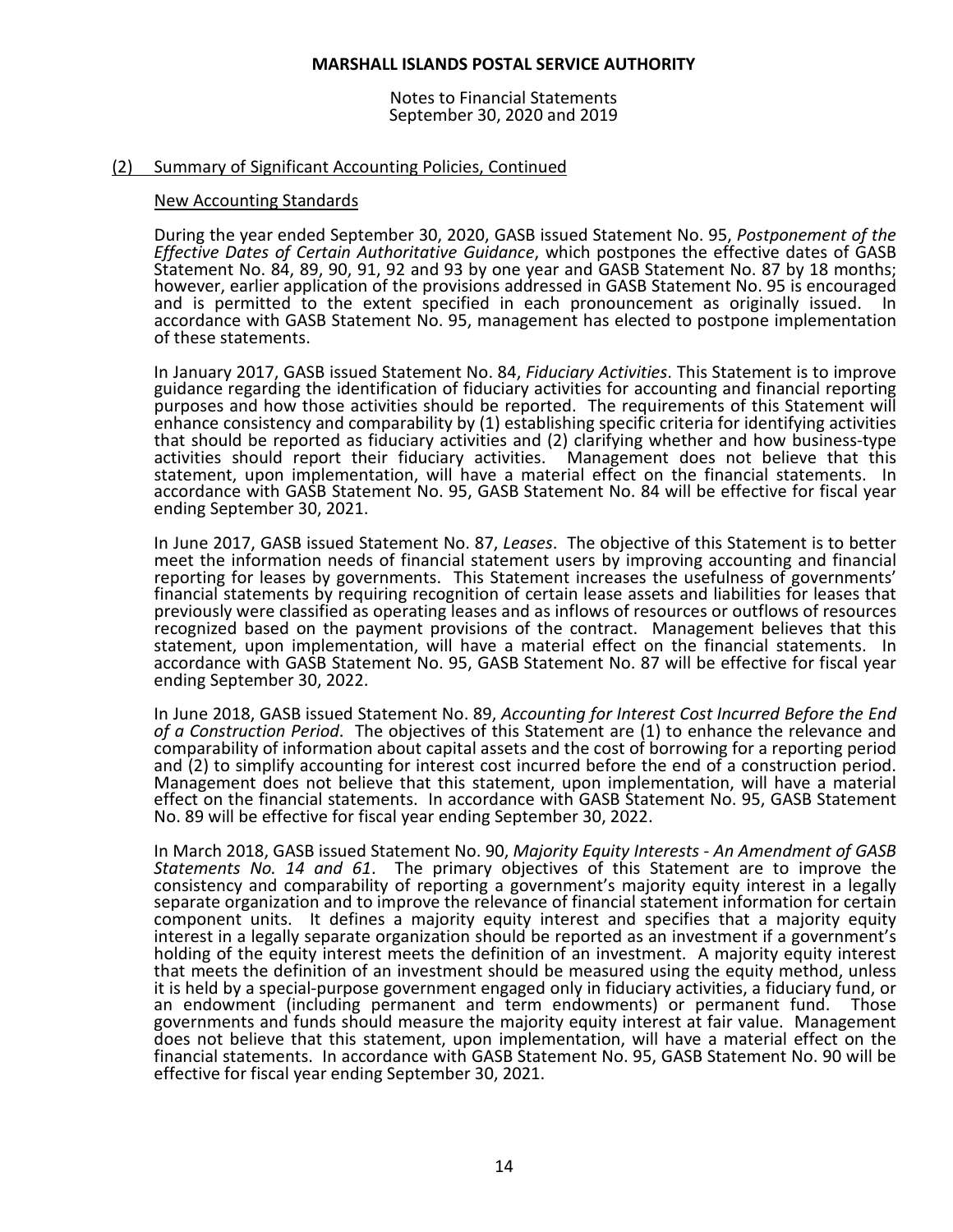Notes to Financial Statements September 30, 2020 and 2019

# (2) Summary of Significant Accounting Policies, Continued

## New Accounting Standards, Continued

In May 2019, GASB issued Statement No. 91, *Conduit Debt Obligations*. The primary objectives of this Statement are to provide a single method of reporting conduit debt obligations by issuers and eliminate diversity in practice associated with (1) commitments extended by issuers, (2) arrangements associated with conduit debt obligations, and (3) related note disclosures. This Statement achieves those objectives by clarifying the existing definition of a conduit debt obligation; establishing that a conduit debt obligation is not a liability of the issuer; establishing standards for accounting and financial reporting of additional commitments and voluntary commitments extended by issuers and arrangements associated with conduit debt obligations;<br>and improving required note disclosures. Management does not believe that this statement, upon implementation, will have a material effect on the financial statements. In accordance with GASB Statement No. 95, GASB Statement No. 91 will be effective for fiscal year ending September 30, 2023.

In January 2020, GASB issued statement No. 92, *Omnibus 2020*. The objectives of this Statement are to enhance comparability in accounting and financial reporting and to improve the consistency of authoritative literature by addressing practice issues that have been identified during implementation and application of certain GASB Statements. This Statement addresses a variety of topics and includes specific provisions about the effective date of Statement No. 87, *Leases*, and Implementation Guide No. 2019-3, *Leases*, for interim financial reports, the terminology used to refer to derivative instruments and the applicability of certain requirements of Statement No. 84, *Fiduciary Activities*, to postemployment benefits. The requirements related to the effective date of GASB Statement No. 87 and Implementation Guide 2019-3, reissuance recoveries and terminology used to refer to derivative instruments are effective upon issuance. In accordance with GASB Statement No. 95, the remaining requirements of GASB Statement No. 92 is effective for the fiscal year ending September 30, 2022.

In March 2020, GASB issued Statement No. 93, *Replacement of Interbank Offered Rates*. The primary objective of this statement is to address those and other accounting and financial reporting implications of the replacement of an IBOR. Management does not believe that this statement, upon implementation, will have a material effect on the financial statements. Except for paragraphs 11b, 13, and 14, GASB Statement No. 93 will be effective for fiscal year ending September 30, 2021. The requirement in paragraphs 11b, 13, and 14 are effective for fiscal year September 30, 2022.

In March 2020, GASB issued Statement No. 94, *Public-Private and Public-Public Partnerships and Availability Payment Arrangements*. The primary objective of this statement is to improve financial reporting by addressing issues related to public-private and public-public partnership arrangements. This statement also provides guidance for accounting and financial reporting for availability payment arrangements. Management does not believe that this statement, upon implementation, will have a material effect on the financial statements. GASB Statement No. 94 will be effective for fiscal year ending September 30, 2023.

In May 2020, GASB issued Statement No. 96, *Subscription-Based Information Technology Arrangements*. This Statement provides guidance on the accounting and financial reporting for subscription-based information technology arrangements (SBITAs) for government end users (governments). This Statement (1) defines a SBITA; (2) establishes that a SBITA results in a right-<br>to-use subscription asset - an intangible asset - and a corresponding subscription liability; (3) provides the capitalization criteria for outlays other than subscription payments, including inplementation costs of a SBITA; and (4) requires note disclosures regarding a SBITA. Management does not believe that this statement, upon implementation, will have a material effect on the financial statements. GASB Statement No. 96 will be effective for fiscal year ending September 30, 2023.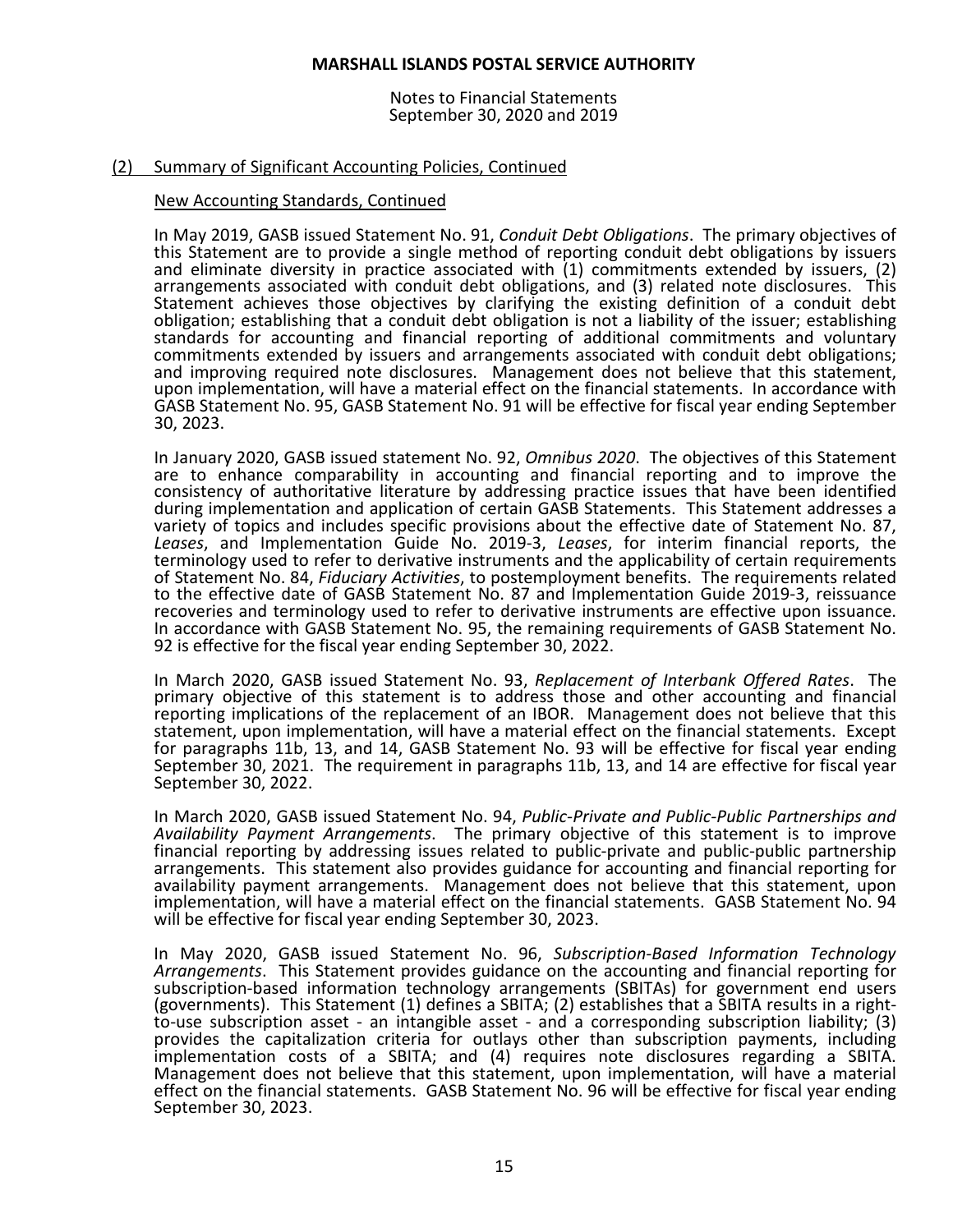#### Notes to Financial Statements September 30, 2020 and 2019

# (2) Summary of Significant Accounting Policies, Continued

# New Accounting Standards, Continued

In June 2020, GASB issued Statement No. 97, *Certain Component Unit Criteria, and Accounting and Financial Reporting for Internal Revenue Code Section 457 Deferred Compensation Plans - an amendment of GASB Statements No. 14 and No. 84, and a supersession of GASB Statement No. 32.* The primary objectives of this Statement are to (1) increase consistency and comparability related to the reporting of fiduciary component units in circumstances in which a potential component unit does not have a governing board and the primary government performs the duties that a governing board typically would perform; (2) mitigate costs associated with the reporting of certain defined contribution pension plans, defined contribution other postemployment benefit (OPEB) plans, and employee benefit plans other than pension plans or OPEB plans (other employee benefit plans) as fiduciary component units in fiduciary fund financial statements; and (3) enhance the relevance, consistency, and comparability of the accounting and financial reporting for Internal Revenue Code (IRC) Section 457 deferred compensation plans (Section 457 plans) that meet the definition of a pension plan and for benefits provided through those plans. GASB Statement No. 97 will be effective for fiscal year ending September 30, 2022.

# (3) Royalties

On January 1, 2018, the Authority entered into a two-year stamp and philatelic center agreement with Inter-Governmental Philatelic Corporation (IGPC) to assist the Authority in the design, production, sale and distribution of new postage stamps throughout the world. In return, the Authority would be the recipient of royalties as calculated in accordance with the agreement. The agreement is automatically renewable unless otherwise notified in writing by either party three months prior to the expiration date. It guaranteed a minimum annual royalty payment of \$32,000. On January 1, 2020, the Authority renewed the agreement for one additional year with a guaranteed minimum annual royalty payment of \$24,000. For the years ended September 30, 2020 and 2019, the Authority recognized \$24,000 and \$32,000, respectively, in royalty revenues in accordance with royalty agreements. As of September 30, 2020 and 2019, royalty's receivable of \$32,000, respectively, were due from IGPC.

#### (4) Fixed Assets

Capital asset activity for the years ended September 30, 2020 and 2019 is as follows:

|                                                  | October 1,<br>2019   | Additions           | <b>Disposals</b>                   | September 30,<br>2020 |
|--------------------------------------------------|----------------------|---------------------|------------------------------------|-----------------------|
| Motor vehicles<br>Office furniture and equipment | \$234,770<br>114,945 | \$<br>12,329        | \$<br>$\qquad \qquad \blacksquare$ | \$234,770<br>127,274  |
| Less accumulated depreciation                    | 349,715<br>(257,002) | 12,329<br>(36, 325) |                                    | 362,044<br>(293, 327) |
|                                                  | \$ 92,713            | \$ (23,996)         |                                    | \$ 68,717             |
|                                                  |                      |                     |                                    |                       |
|                                                  | October 1,<br>2018   | Additions           | <b>Disposals</b>                   | September 30,<br>2019 |
| Motor vehicles<br>Office furniture and equipment | \$210,470<br>95,524  | \$24,300<br>19,421  | \$                                 | \$234,770<br>114,945  |
| Less accumulated depreciation                    | 305,994<br>(218,872) | 43,721<br>(38, 130) |                                    | 349,715<br>(257,002)  |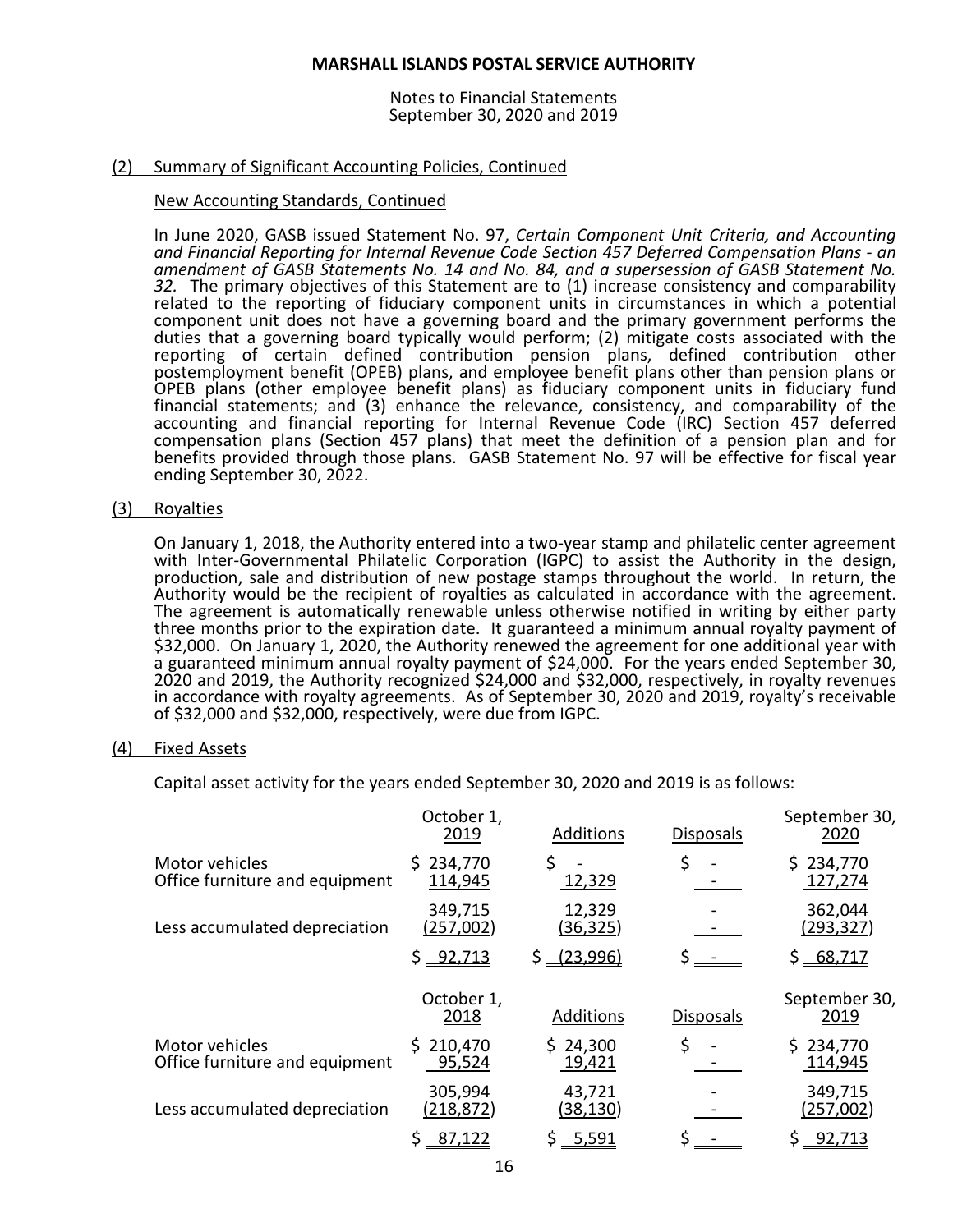#### Notes to Financial Statements September 30, 2020 and 2019

# (5) Change in Long-Term Liabilities

Other long-term liabilities will be liquidated in the future from the Authority's operations. During the years ended September 30, 2020 and 2019, the following changes occurred in liabilities reported as part of the Authority's long-term liabilities in the statements of net position:

|                      | Balance<br>October 1,<br>2019 | Additions | Reductions | Balance<br>September<br>30, 2020 | Due Within<br>One Year |
|----------------------|-------------------------------|-----------|------------|----------------------------------|------------------------|
| Compensated absences | 20,357                        | 35,701    | (27, 820)  | 28,238                           | 10,730                 |
|                      | Balance<br>October 1,<br>2018 | Additions | Reductions | Balance<br>September<br>30, 2019 | Due Within<br>One Year |
| Compensated absences | 22,291                        | 28,769    | (30,703)   | 20,357                           | 7,736                  |

# (6) Related Party Transactions

The Authority is a component unit of RepMar and is therefore affiliated with all RepMar-owned and affiliated entities. The Authority provides postal services to all RepMar-owned and affiliated entities at substantially the same terms and conditions as those provided to third parties.

The Authority utilizes services from certain affiliated entities at substantially the same terms and conditions as those incurred from third parties.

During the years ended September 30, 2020 and 2019, the operations of the Authority were funded by appropriations of \$238,080 and \$238,080, respectively, from the Nitijela of RepMar.

As of September 30, 2020, the Authority recognized a \$14,000 receivable from RepMar for reimbursable audit fees.

A summary of related party transactions as of and for the years ended September 30, 2020 and 2019 is as follows:

|                                                                                                        | 2020            |                 |
|--------------------------------------------------------------------------------------------------------|-----------------|-----------------|
|                                                                                                        | <b>Expenses</b> | Payables        |
| Marshall Islands Social Security Administration<br><b>Marshall Islands National Telecommunications</b> | 49,308          | \$27,894        |
| Authority                                                                                              | 22,708          | 3,706           |
| Air Marshall Islands, Inc.                                                                             | 27,448          | 2,377           |
| <b>RMI Ports Authority</b>                                                                             | 3,000           |                 |
| Marshall Islands Development Bank                                                                      | 7,200           |                 |
| Marshalls Energy Company, Inc.                                                                         | 2,400           |                 |
| RepMar                                                                                                 |                 | 3,765           |
| <b>Others</b>                                                                                          | 3,015           | 1,229           |
|                                                                                                        | \$115,079       | <u>\$38,971</u> |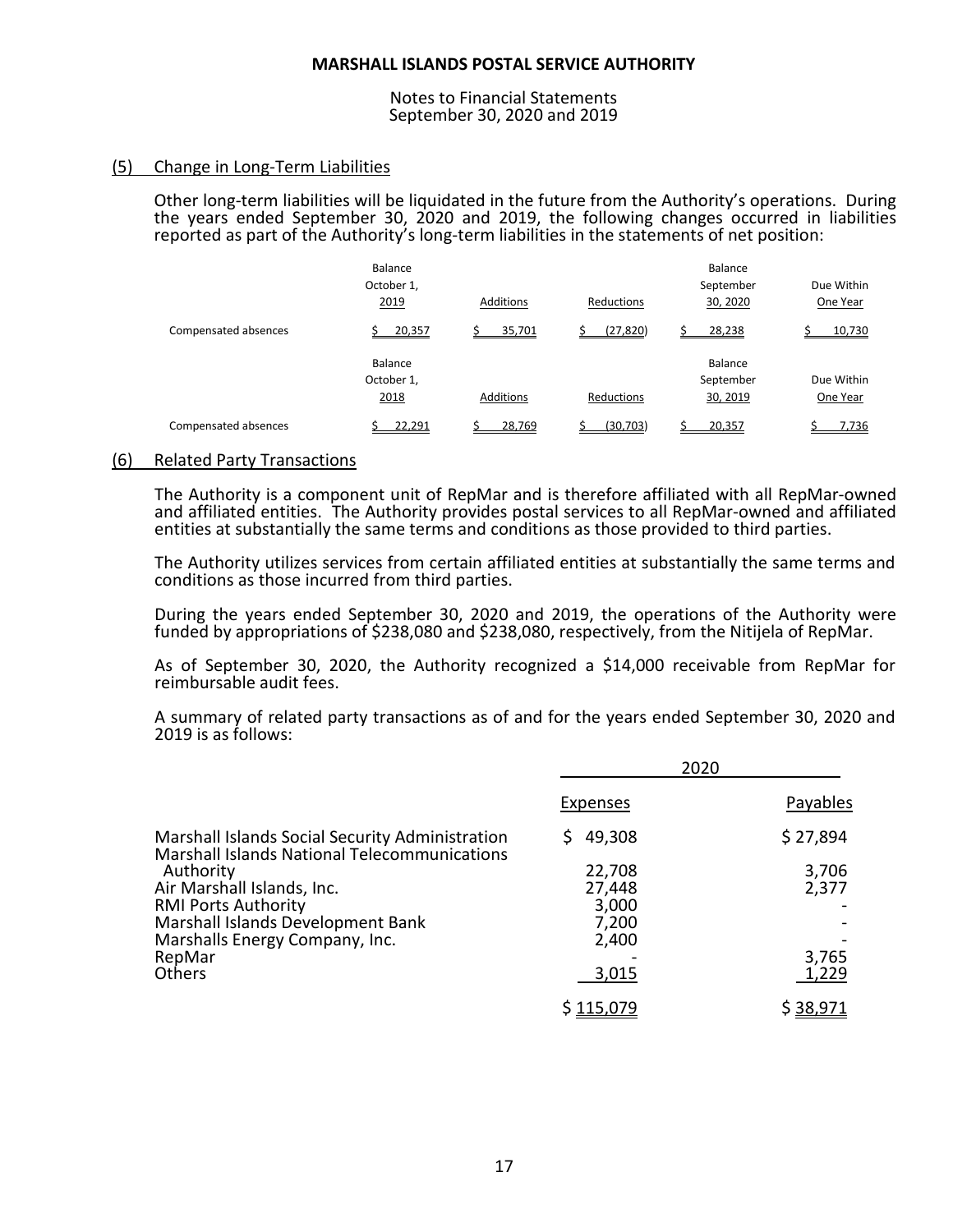#### Notes to Financial Statements September 30, 2020 and 2019

# (6) Related Party Transactions, Continued

|                                                                                                                                                        | 2019                                        |                                |
|--------------------------------------------------------------------------------------------------------------------------------------------------------|---------------------------------------------|--------------------------------|
|                                                                                                                                                        | <b>Expenses</b>                             | Payables                       |
| Marshall Islands Social Security Administration<br><b>Marshall Islands National Telecommunications</b>                                                 | 42,049                                      | \$22,336                       |
| Authority<br>Air Marshall Islands, Inc.<br><b>RMI Ports Authority</b><br>Marshall Islands Development Bank<br>Marshalls Energy Company, Inc.<br>RepMar | 22,387<br>22,625<br>3,000<br>9,000<br>2,400 | 3,321<br>3,076<br><u>2,715</u> |
|                                                                                                                                                        | S <u>101,461</u>                            | \$ <u>31,448</u>               |

# (7) Risk Management

The Authority is exposed to various risks of loss related to torts; theft of, damage to, and destruction of assets; errors and omissions, injuries to employees; and natural disasters. The Authority has elected to purchase commercial insurance from independent third parties for the risks of loss to which it is exposed. No instances have occurred in the past three years where settlements have exceeded available insurance coverage.

# (8) Commitments and Contingencies

#### Commitments

On December 20, 2014, the Authority entered into a one-year lease for the Ebeye Post Office, which expired on December 20, 2015. The Authority opted to continue this lease on a month-tomonth basis. As of September 2019, no lease agreement renewal has occurred. On March 19, 2020, the Authority entered into a five-year lease for the Ebeye Post Office, commencing March 1, 2020. During the years ended September 30, 2020 and 2019, related rent expense was<br>\$12,000 per year.

On January 1, 2008, the Authority entered into a five-year lease for the Delap Post Office, with an option to extend for an additional four terms of five years each subject to renegotiation of the payment provisions. The Authority exercised the option to renew for an additional five-year period, which expired on December 31, 2018. The lease terms required rental payments of \$800 per month. On January 1, 2019, the Authority entered into a new five-year lease, which commenced on January 1, 2019 and expires on December 31, 2023. During the years ended September 30, 2020 and 2019, related rent expense was \$9,600 per year.

On May 1, 2012, the Authority entered into a two-year lease for the Uliga Post Office, with an option to extend for an additional three terms of two years each subject to renegotiation of the payment provisions. The Authority exercised the option to renew the lease agreement for 2 years, which commences on October 1, 2020 and expires on September 30, 2022. The lease terms require rental payments of \$1,936 per month. On December 10, 2020, the Authority entered into a 2-year lease for the Uliga Accounting Office, commencing December 10, 2020 for \$350 a month. During the years ended September 30, 2020 and 2019, related rent expense was \$23,234 per year.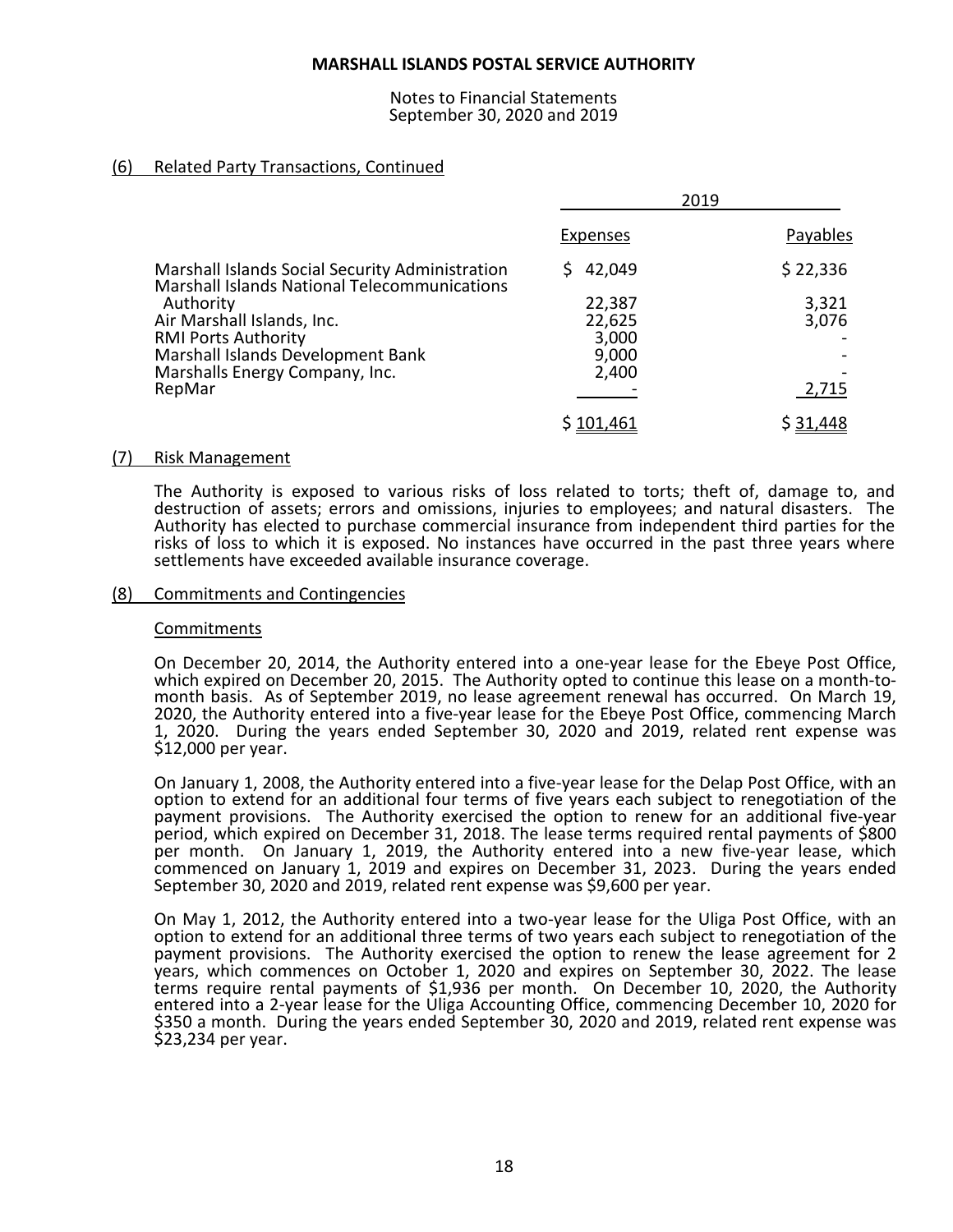Notes to Financial Statements September 30, 2020 and 2019

# (8) Commitments and Contingencies, Continued

## Commitments, Continued

On February 1, 2013, the Authority entered into a two-year lease agreement for the Airport Post Office, with an option to extend for an additional term of five years subject to renegotiation of the payment provisions. The Authority exercised the option to renew the lease for 2 years, which commenced on February 1, 2017 and expired on January 21, 2019. The lease terms require rental commenced on February 1, 2017 and expired on January 21, 2019. The lease terms require rental<br>payments of \$250 per month. On March 7, 2019, the Authority entered into a new lease agreement, which commenced on February 1, 2019 and expires on January 31, 2021. Further, on January 29, 2021, the Authority entered into a new lease agreement, which commenced on February 1, 2021 and expires on January 31, 2024. During the years ended September 30, 2020 and 2019, related rent expense was \$3,000 per year.

On April 1, 2017, the Authority entered into a ten-year lease agreement for the Jaluit Post Office, with an option to extend for an additional term of five years subject to renegotiation of the payment provisions. The lease commenced on April 1, 2017 and expires on March 31, 2027. The lease terms require rental payments of \$200 per month. During the years ended September 30, 2020 and 2019, related rent expense was \$2,400 per year.

On June 6, 2018, the Authority entered into a five-year lease agreement for the Wotje Post Office, with an option to extend for an additional term of five years subject to renegotiation of the payment provisions. The lease commenced on June 8, 2018 and expires on June 7, 2023. The lease terms require rental payments of \$750 per month. On January 4, 2019, the contract was amended to reduce monthly rent from \$750 to \$600 per month. During the years ended September 30, 2020 and 2019, related rent expense was \$7,200 and \$9,000, respectively.

Total future minimum lease payments for subsequent years ending September 30, are as follows:

| Year ending<br>September 30,                        |                                                        |
|-----------------------------------------------------|--------------------------------------------------------|
| 2021<br>2022<br>2023<br>2024<br>2025<br>2026 - 2027 | 61,634<br>58,124<br>31,800<br>17,800<br>7,400<br>3,600 |
|                                                     | \$ <u>180,368</u>                                      |

#### Contingencies

During the years ended September 30, 2020 and 2019, the Authority incurred losses from operations of \$92,060 and \$188,877, respectively. For the years ended September 30, 2020 and 2019, the Authority received operational subsidies of \$238,080 and \$238,080, respectively, from the Nitijela of RepMar. Although RepMar has provided funding in the past, the Authority does not have a formal agreement with RepMar to provide future funding. A significant reduction in the level of budgetary support from RepMar, if this were to occur, may have an effect on the Authority's programs and activities. For the year ended September 30, 2021, RepMar Authority's programs and activities. For the year ended September 30, 2021, RepMar appropriated \$223,200 to fund the Authority's operations.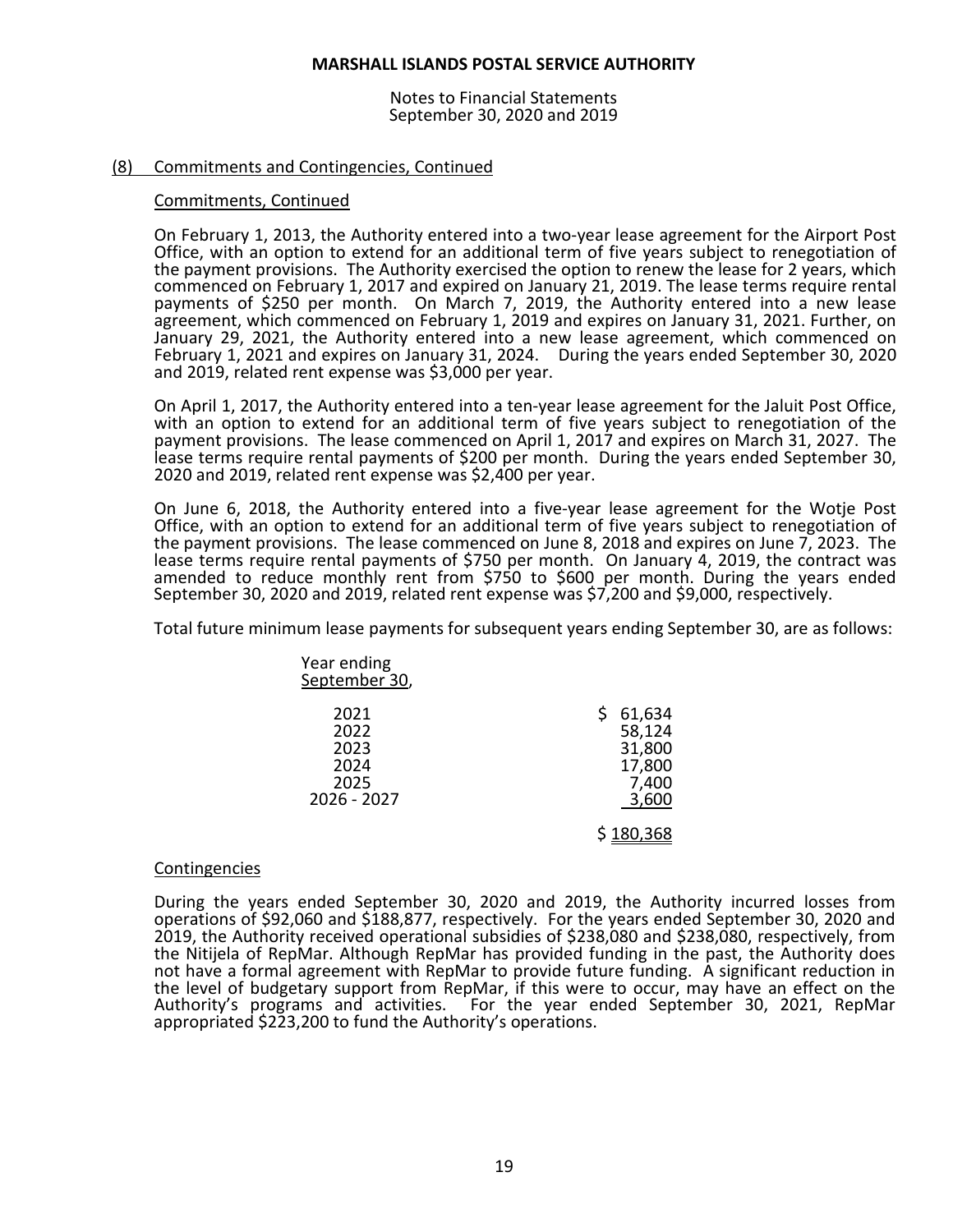Notes to Financial Statements September 30, 2020 and 2019

## (9) COVID-19 Pandemic

On March 11, 2020, the World Health Organization declared the novel strain of coronavirus (COVID-19) a global pandemic and recommended the containment and mitigation measures worldwide. On October 28, 2020, one confirmed case was identified in the Marshall Islands that was subsequently isolated and contained. On November 17, 2020, an additional three cases were identified and which were isolated and contained. As of October 6, 2021, no community transmission has been identified. The Authority has determined that should community transmission occur within the Marshall Islands, it may negatively impact the Authority's business, results of operations, and financial position and the Authority may become dependent upon the financial support of RepMar. However, the effect of the pandemic on RepMar is also uncertain and future available funding to RepMar component units may be limited. Therefore, while the Authority expects this matter to potentially have a negative impact on its business, results of operations, and financial position, the related financial impact cannot be reasonably estimated at this time.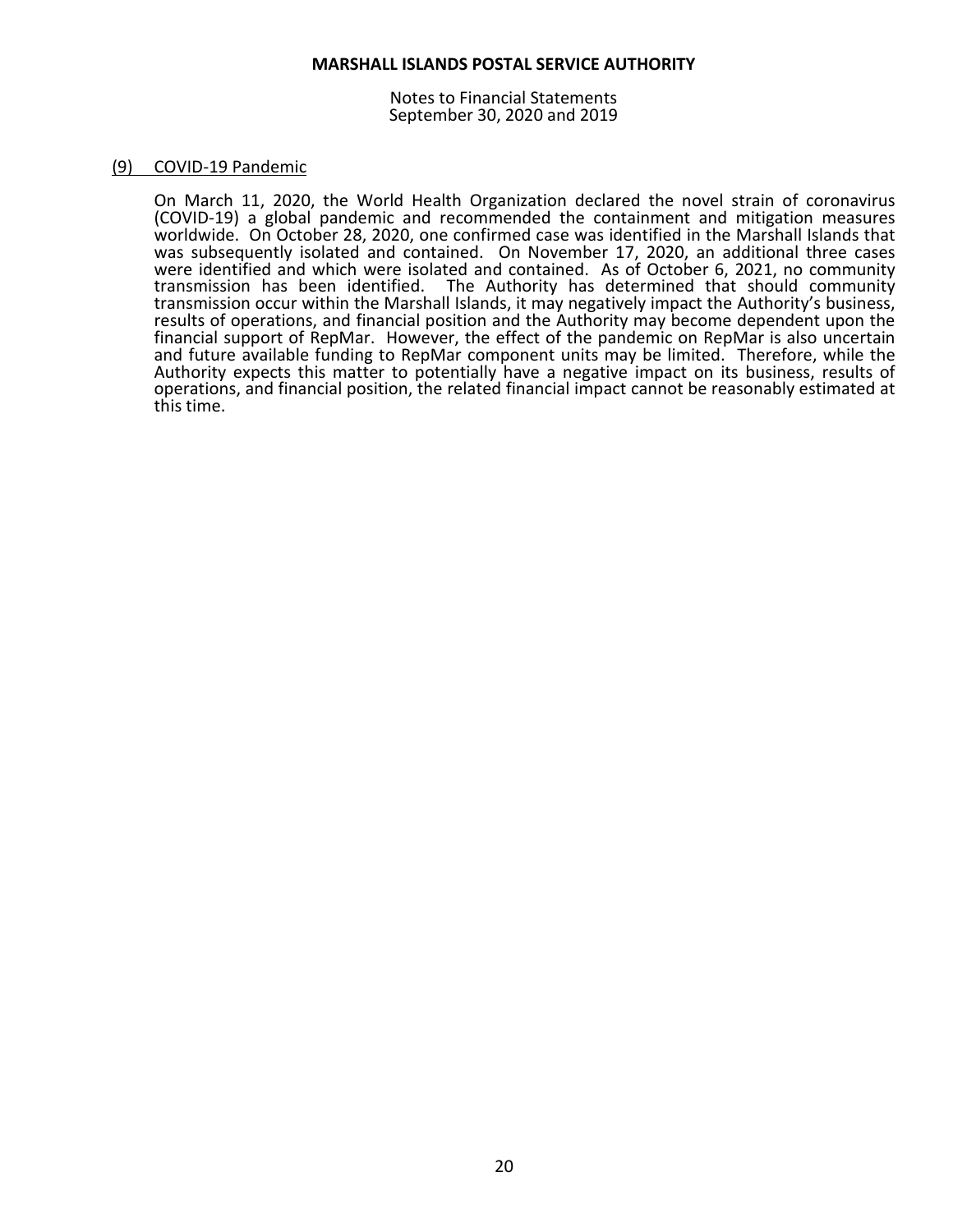# Combining Schedule of Operating Income (Loss) By Station

Year Ended September 30, 2020

|                                           | Uliga            | Delap                    | Ebeye           | Airport                  | Jabor                    | Wotje                    | Total          |
|-------------------------------------------|------------------|--------------------------|-----------------|--------------------------|--------------------------|--------------------------|----------------|
| Operating revenues:                       |                  |                          |                 |                          |                          |                          |                |
| Stamp sales                               | \$<br>368,361 \$ | 122,176                  | \$<br>36,696 \$ | 35,046                   | \$<br>4,949              | \$<br>4,448              | \$<br>571,676  |
| Postal box rentals                        | 61,311           | 5,992                    | 21,856          | 3,044                    | 2,770                    | 1,754                    | 96,727         |
| Royalty                                   | 24,000           |                          |                 |                          |                          |                          | 24,000         |
| Other                                     | 20,549           | 969                      | 681             | 146                      | 85                       | 130                      | 22,560         |
| Total operating revenues                  | 474,221          | 129,137                  | 59,233          | 38,236                   | 7,804                    | 6,332                    | 714,963        |
| Less provision for uncollectible accounts | (16, 449)        |                          |                 | $\frac{1}{2}$            | $\overline{\phantom{a}}$ | $\overline{\phantom{a}}$ | (16, 449)      |
|                                           | 457,772          | 129,137                  | 59,233          | 38,236                   | 7,804                    | 6,332                    | 698,514        |
| Operating expenses:                       |                  |                          |                 |                          |                          |                          |                |
| Salaries, wages and employee benefits     | 405,116          |                          | 70,022          | -                        | 18,442                   | 16,218                   | 509,798        |
| <b>Building lease rental</b>              | 23,234           | 9,600                    | 12,000          | 3,000                    | 2,400                    | 4,950                    | 55,184         |
| Depreciation                              | 31,533           | $\overline{\phantom{a}}$ | 1,189           | ÷.                       | 1,273                    | 2,330                    | 36,325         |
| <b>Utilities</b>                          | 24,414           |                          | 3,000           | 390                      | 128                      |                          | 27,932         |
| Domestic freight                          | 17,894           |                          | 4,789           |                          | 25                       | $\overline{\phantom{a}}$ | 27,448         |
| Communications                            | 19,506           |                          | 1,432           | $\overline{\phantom{a}}$ | 4,287                    | 2,223                    | 22,708         |
| Supplies and materials                    | 20,022           | 100                      | 249             | 100                      |                          | 95                       | 20,566         |
| Travel                                    | 15,262           |                          | 975             |                          |                          |                          | 16,237         |
| Charter boat                              | $\overline{a}$   |                          | 14,583          |                          |                          |                          | 14,583         |
| Insurance                                 | 14,338           |                          | $\blacksquare$  |                          |                          | $\overline{\phantom{a}}$ | 14,338         |
| Petroleum, oil and lubricants             | 4,831            |                          | 769             |                          |                          |                          | 5,600          |
| Board sitting fees                        | 4,950            |                          |                 |                          |                          |                          | 4,950          |
| Repairs and maintenance                   | 3,219            |                          | 1,100           |                          |                          |                          | 4,319          |
| <b>Training</b>                           | 2,222            |                          |                 |                          |                          |                          | 2,222          |
| Contractual services                      | 2,000            |                          |                 |                          |                          |                          | 2,000          |
| Miscellaneous                             | 24,999           | 180                      | 738             | 47                       | 200                      | 200                      | 26,364         |
| <b>Total operating expenses</b>           | 613,540          | 9,880                    | 110,846         | 3,537                    | 26,755                   | 26,016                   | 790,574        |
| Operating income (loss)                   | (155, 768)<br>\$ | 119,257<br>Ş             | (51, 613)<br>\$ | 34,699<br>\$             | (18,951)<br>\$           | (19, 684)<br>\$          | (92,060)<br>\$ |

See accompanying independent auditors' report.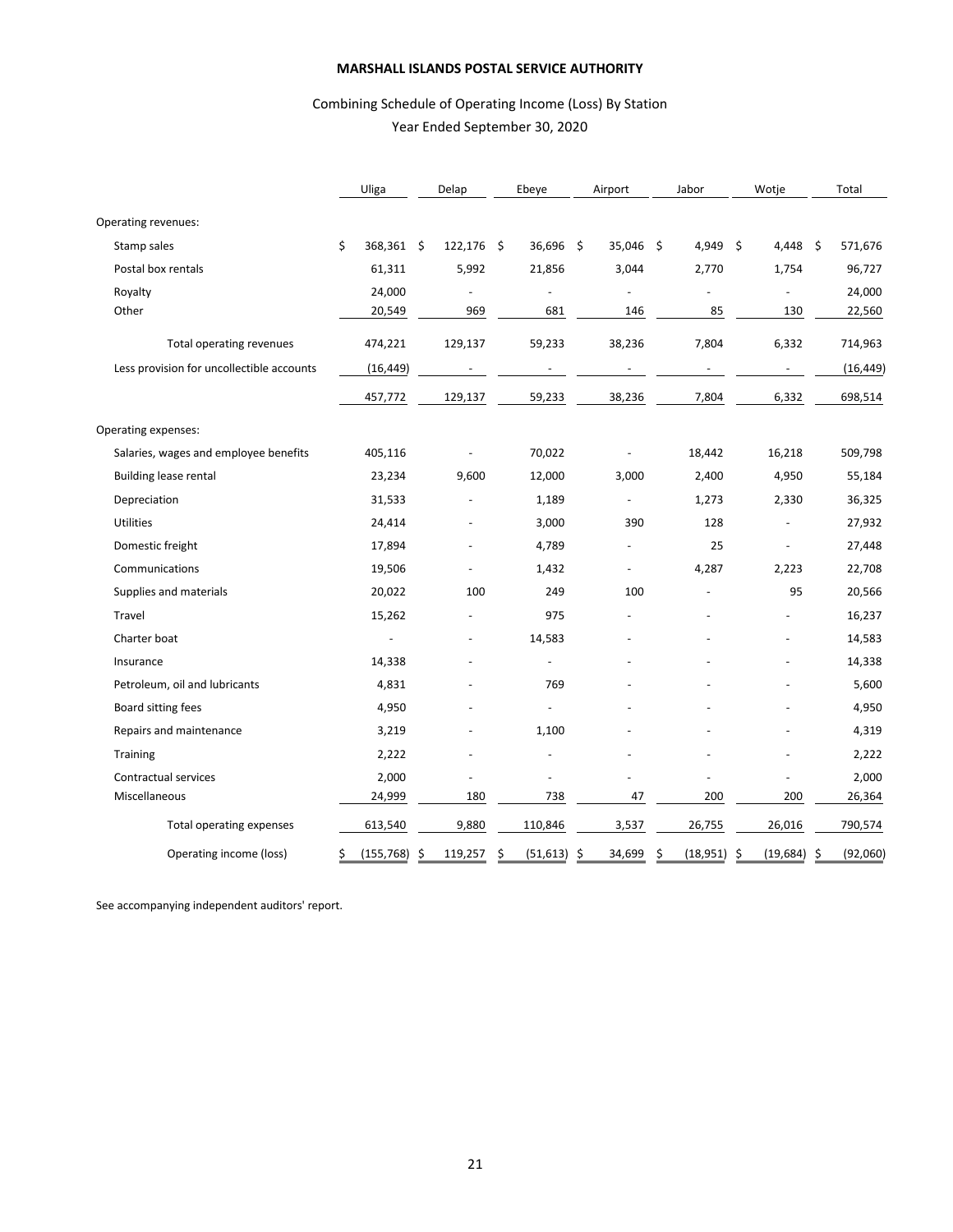

Deloitte & Touche LLP 361 South Marine Corps Drive Tamuning, GU 96913-3973 USA

Tel: +1 (671) 646-3884 Fax: +1 (671) 649-4265

www.deloitte.com

#### **INDEPENDENT AUDITORS' REPORT ON INTERNAL CONTROL OVER FINANCIAL REPORTING AND ON COMPLIANCE AND OTHER MATTERS BASED ON AN AUDIT OF FINANCIAL STATEMENTS PERFORMED IN ACCORDANCE WITH** *GOVERNMENT AUDITING STANDARDS*

Board of Directors Marshall Islands Postal Service Authority:

We have audited, in accordance with the auditing standards generally accepted in the United States of America and the standards applicable to financial audits contained in *Government Auditing Standards* issued by the Comptroller General of the United States, the financial statements of the Marshall Islands Postal Service Authority (the Authority), which comprise the statement of net position as of September 30, 2020, and the related statements of revenues, expenses and changes in net position and of cash flows for the year then ended, and the related notes to the financial statements, and have issued our report thereon dated October 6, 2021.

# **Internal Control Over Financial Reporting**

In planning and performing our audit of the financial statements, we considered the Authority's internal control over financial reporting (internal control) as a basis for determining audit procedures that are appropriate in the circumstances for the purpose of expressing our opinion on the financial statements, but not for the purpose of expressing an opinion on the effectiveness of the Authority's internal control. Accordingly, we do not express an opinion on the effectiveness of the Authority's internal control.

A *deficiency in internal control* exists when the design or operation of a control does not allow management or employees, in the normal course of performing their assigned functions, to prevent, or detect and correct, misstatements on a timely basis. A *material weakness* is a deficiency, or a combination of deficiencies, in internal control, such that there is a reasonable possibility that a material misstatement of the entity's financial statements will not be prevented, or detected and corrected on a timely basis.

Our consideration of internal control was for the limited purpose described in the first paragraph of this section and was not designed to identify all deficiencies in internal control that might be material weaknesses. Given these limitations, during our audit we did not identify any deficiencies in internal control that we consider to be material weaknesses. However, material weaknesses may exist that have not been identified.

#### **Compliance and Other Matters**

As part of obtaining reasonable assurance about whether the Authority's financial statements are free from material misstatement, we performed tests of its compliance with certain provisions of laws, regulations, contracts, and grant agreements, noncompliance with which could have a direct and material effect on the financial statements. However, providing an opinion on compliance with those provisions was not an objective of our audit, and accordingly, we do not express such an opinion. The results of our tests disclosed no instances of noncompliance or other matters that are required to be reported under *Government Auditing Standards.*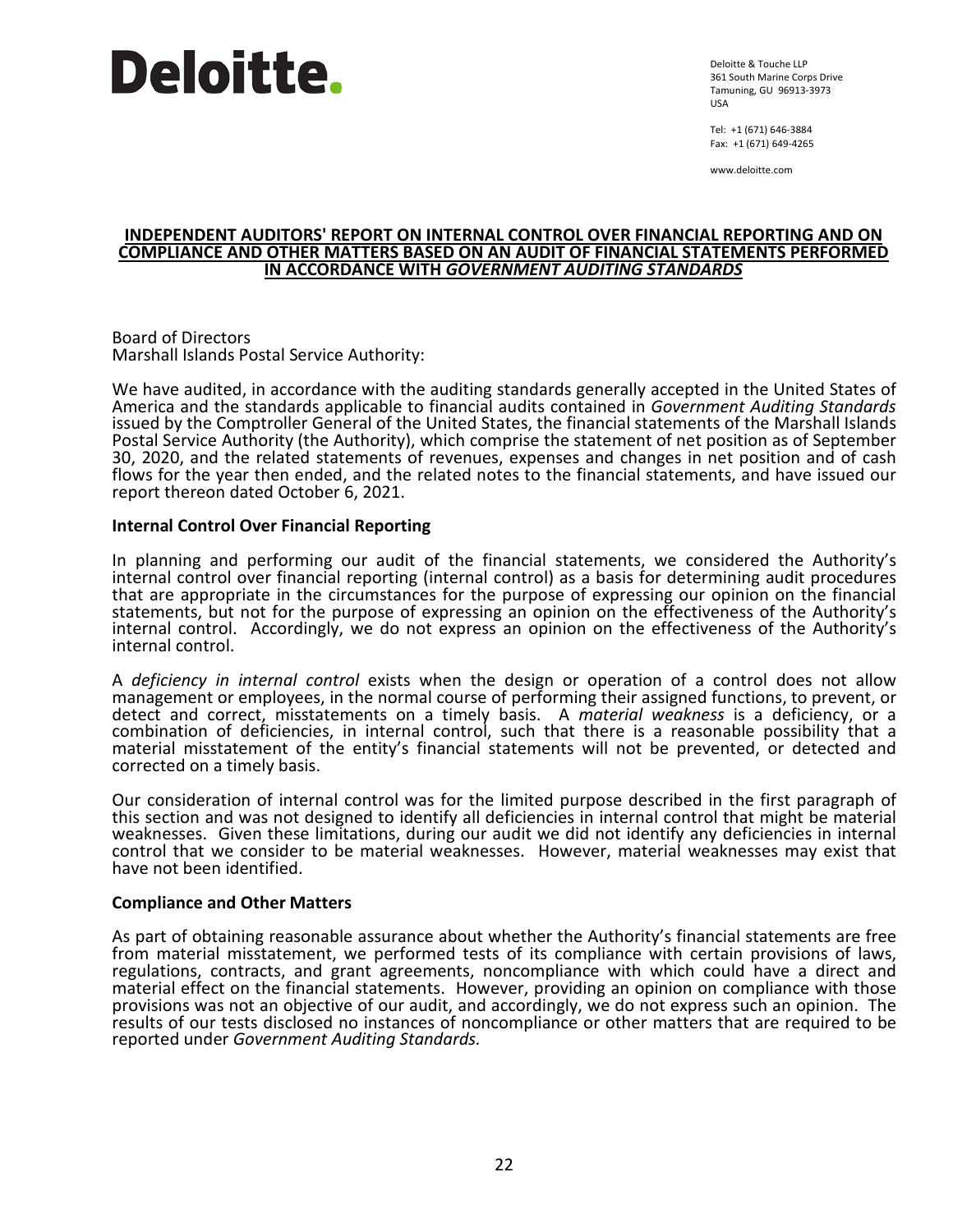

#### **Purpose of this Report**

The purpose of this report is solely to describe the scope of our testing of internal control and compliance and the results of that testing, and not to provide an opinion on the effectiveness of the entity's internal control or on compliance. This report is an integral part of an audit performed in accordance with *Government Auditing Standards* in considering the entity's internal control and compliance. Accordingly, this communication is not suitable for any other purpose.

the Wackell

October 6, 2021